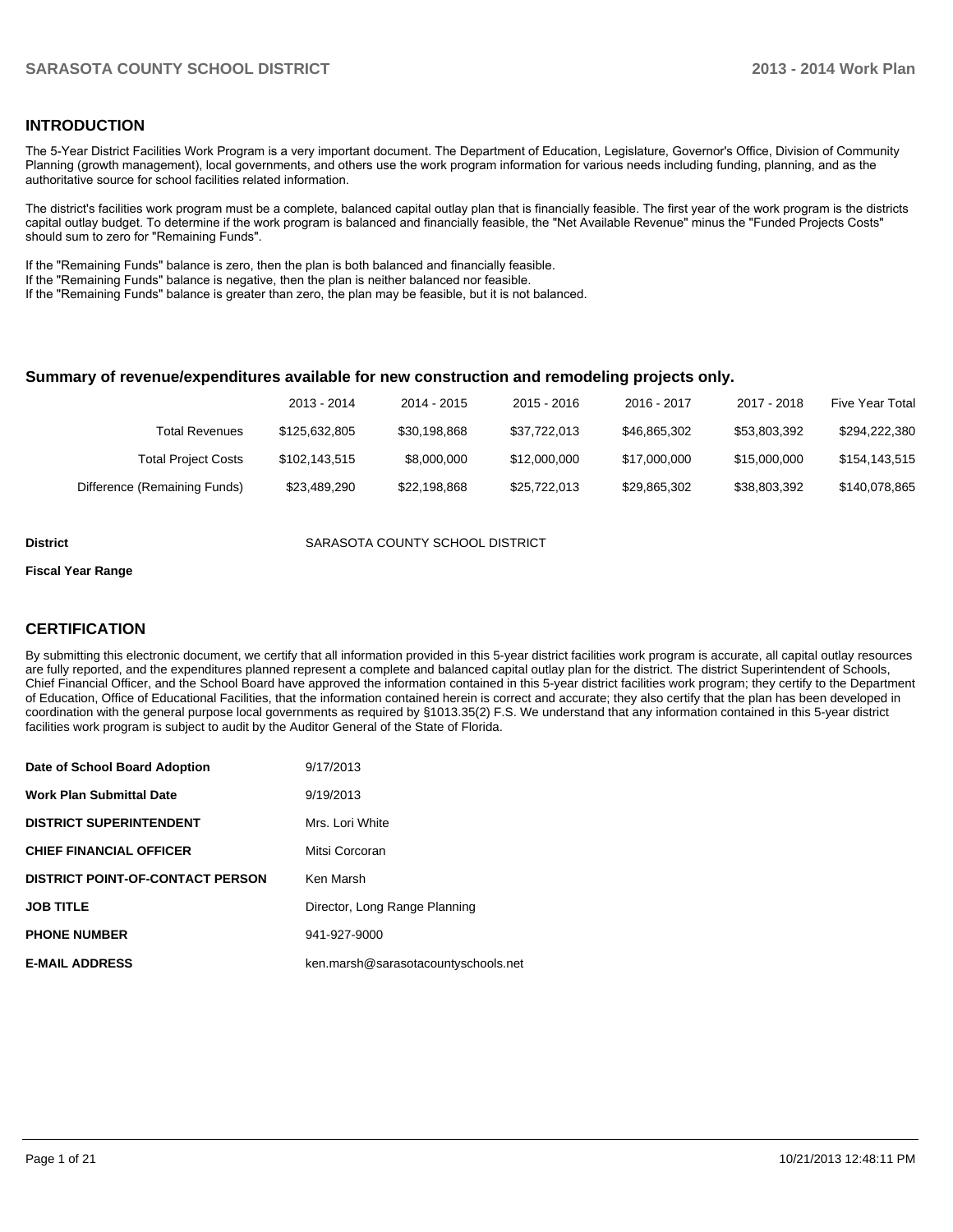# **Expenditures**

#### **Expenditure for Maintenance, Repair and Renovation from 1.50-Mills and PECO**

Annually, prior to the adoption of the district school budget, each school board must prepare a tentative district facilities work program that includes a schedule of major repair and renovation projects necessary to maintain the educational and ancillary facilities of the district.

|                | Item                                                                                                                                                                                                                                                                                                                                                                                                                                                                                                                                                                                                                                                                                                                                                                                                                                                                                                                                                                                                                                                                                                                                                                          | 2013 - 2014<br><b>Actual Budget</b> | 2014 - 2015<br>Projected | 2015 - 2016<br>Projected | 2016 - 2017<br>Projected | 2017 - 2018<br>Projected | Total       |
|----------------|-------------------------------------------------------------------------------------------------------------------------------------------------------------------------------------------------------------------------------------------------------------------------------------------------------------------------------------------------------------------------------------------------------------------------------------------------------------------------------------------------------------------------------------------------------------------------------------------------------------------------------------------------------------------------------------------------------------------------------------------------------------------------------------------------------------------------------------------------------------------------------------------------------------------------------------------------------------------------------------------------------------------------------------------------------------------------------------------------------------------------------------------------------------------------------|-------------------------------------|--------------------------|--------------------------|--------------------------|--------------------------|-------------|
| <b>IHVAC</b>   |                                                                                                                                                                                                                                                                                                                                                                                                                                                                                                                                                                                                                                                                                                                                                                                                                                                                                                                                                                                                                                                                                                                                                                               | \$678,893                           | \$3,220,000              | \$2,920,000              | \$750,000                | \$800,000                | \$8,368,893 |
|                | Locations: 17TH STREET BUS DEPOT, ADMINISTRATION & INSTRUCTIONAL TV(ITV), ADULT & COMMUNITY EDUCATION, ALTA VISTA<br>ELEMENTARY, AMI KIDS, ASHTON ELEMENTARY, ATWATER ELEMENTARY, BAY HAVEN SCHOOL OF BASICS PLUS, BOOKER<br>MIDDLE, BOOKER SENIOR HIGH, BRENTWOOD ELEMENTARY, BROOKSIDE MIDDLE, CONSTRUCTION AND FACILITIES<br>DEPARTMENT, CRANBERRY ELEMENTARY, EDUCATION SERVICES CENTER, EMMA E BOOKER ELEMENTARY, ENGLEWOOD<br>ELEMENTARY, FRUITVILLE ELEMENTARY, GARDEN ELEMENTARY, GLENALLEN ELEMENTARY, GOCIO ELEMENTARY, GULF GATE<br>ELEMENTARY, HERON CREEK MIDDLE, LAKEVIEW ELEMENTARY, LAMARQUE ELEMENTARY, LAUREL NOKOMIS SCHOOL,<br>MCINTOSH MIDDLE, NORTH PORT SENIOR HIGH, OAK PARK SCHOOL, PHILLIPPI SHORES ELEMENTARY, PHOENIX ACADEMY, PINE<br>VIEW SCHOOL, RIVERVIEW SENIOR HIGH, SARASOTA MIDDLE, SARASOTA SENIOR HIGH, SARASOTA TECHNICAL INSTITUTE,<br>SOUTHSIDE ELEMENTARY, SUNCOAST POLYTECHNICAL HIGH SCHOOL, TATUM RIDGE ELEMENTARY, TAYLOR RANCH BUS<br>DEPOT, TAYLOR RANCH ELEMENTARY, TOLEDO BLADE ELEMENTARY, TRIAD, TUTTLE ELEMENTARY, VENICE ELEMENTARY,<br>VENICE MIDDLE, VENICE SENIOR HIGH, WILKINSON ELEMENTARY, WOODLAND MIDDLE SCHOOL |                                     |                          |                          |                          |                          |             |
| Flooring       |                                                                                                                                                                                                                                                                                                                                                                                                                                                                                                                                                                                                                                                                                                                                                                                                                                                                                                                                                                                                                                                                                                                                                                               | \$1,853,571                         | \$1.010.000              | \$1.050,000              | \$1,050,000              | \$1,050,000              | \$6,013,571 |
|                | Locations: 17TH STREET BUS DEPOT, ADMINISTRATION & INSTRUCTIONAL TV(ITV), ADULT & COMMUNITY EDUCATION, ALTA VISTA<br>ELEMENTARY, AMI KIDS, ASHTON ELEMENTARY, ATWATER ELEMENTARY, BAY HAVEN SCHOOL OF BASICS PLUS, BOOKER<br>MIDDLE, BOOKER SENIOR HIGH, BRENTWOOD ELEMENTARY, BROOKSIDE MIDDLE, CONSTRUCTION AND FACILITIES<br>DEPARTMENT, CRANBERRY ELEMENTARY, EDUCATION SERVICES CENTER, EMMA E BOOKER ELEMENTARY, ENGLEWOOD<br>ELEMENTARY, FRUITVILLE ELEMENTARY, GARDEN ELEMENTARY, GLENALLEN ELEMENTARY, GOCIO ELEMENTARY, GULF GATE<br>ELEMENTARY, HERON CREEK MIDDLE, LAKEVIEW ELEMENTARY, LAMARQUE ELEMENTARY, LAUREL NOKOMIS SCHOOL,<br>MCINTOSH MIDDLE, NORTH PORT SENIOR HIGH, OAK PARK SCHOOL, PHILLIPPI SHORES ELEMENTARY, PHOENIX ACADEMY, PINE<br>VIEW SCHOOL, RIVERVIEW SENIOR HIGH, SARASOTA MIDDLE, SARASOTA SENIOR HIGH, SARASOTA TECHNICAL INSTITUTE,<br>SOUTHSIDE ELEMENTARY, SUNCOAST POLYTECHNICAL HIGH SCHOOL, TATUM RIDGE ELEMENTARY, TAYLOR RANCH BUS<br>DEPOT, TAYLOR RANCH ELEMENTARY, TOLEDO BLADE ELEMENTARY, TRIAD, TUTTLE ELEMENTARY, VENICE ELEMENTARY,<br>VENICE MIDDLE, VENICE SENIOR HIGH, WILKINSON ELEMENTARY, WOODLAND MIDDLE SCHOOL |                                     |                          |                          |                          |                          |             |
| Roofing        |                                                                                                                                                                                                                                                                                                                                                                                                                                                                                                                                                                                                                                                                                                                                                                                                                                                                                                                                                                                                                                                                                                                                                                               | \$1,261,322                         | \$1,500,000              | \$1,500,000              | \$1,500,000              | \$1,500,000              | \$7,261,322 |
|                | Locations: 17TH STREET BUS DEPOT. ADMINISTRATION & INSTRUCTIONAL TV(ITV). ADULT & COMMUNITY EDUCATION. ALTA VISTA<br>ELEMENTARY, AMI KIDS, ASHTON ELEMENTARY, ATWATER ELEMENTARY, BAY HAVEN SCHOOL OF BASICS PLUS, BOOKER<br>MIDDLE, BOOKER SENIOR HIGH, BRENTWOOD ELEMENTARY, BROOKSIDE MIDDLE, CONSTRUCTION AND FACILITIES<br>DEPARTMENT, CRANBERRY ELEMENTARY, EDUCATION SERVICES CENTER, EMMA E BOOKER ELEMENTARY, ENGLEWOOD<br>ELEMENTARY, FRUITVILLE ELEMENTARY, GARDEN ELEMENTARY, GLENALLEN ELEMENTARY, GOCIO ELEMENTARY, GULF GATE<br>ELEMENTARY, HERON CREEK MIDDLE, LAKEVIEW ELEMENTARY, LAMARQUE ELEMENTARY, LAUREL NOKOMIS SCHOOL,<br>MCINTOSH MIDDLE, NORTH PORT SENIOR HIGH, OAK PARK SCHOOL, PHILLIPPI SHORES ELEMENTARY, PHOENIX ACADEMY, PINE<br>VIEW SCHOOL, RIVERVIEW SENIOR HIGH, SARASOTA MIDDLE, SARASOTA SENIOR HIGH, SARASOTA TECHNICAL INSTITUTE,<br>SOUTHSIDE ELEMENTARY, SUNCOAST POLYTECHNICAL HIGH SCHOOL, TATUM RIDGE ELEMENTARY, TAYLOR RANCH BUS<br>DEPOT, TAYLOR RANCH ELEMENTARY, TOLEDO BLADE ELEMENTARY, TRIAD, TUTTLE ELEMENTARY, VENICE ELEMENTARY,<br>VENICE MIDDLE, VENICE SENIOR HIGH, WILKINSON ELEMENTARY, WOODLAND MIDDLE SCHOOL |                                     |                          |                          |                          |                          |             |
| Safety to Life |                                                                                                                                                                                                                                                                                                                                                                                                                                                                                                                                                                                                                                                                                                                                                                                                                                                                                                                                                                                                                                                                                                                                                                               | \$1,342,326                         | \$1,145,000              | \$1,140,000              | \$1,040,000              | \$1,040,000              | \$5,707,326 |
| Locations:     | 17TH STREET BUS DEPOT, ADMINISTRATION & INSTRUCTIONAL TV(ITV), ADULT & COMMUNITY EDUCATION, ALTA VISTA<br>ELEMENTARY, AMI KIDS, ASHTON ELEMENTARY, ATWATER ELEMENTARY, BAY HAVEN SCHOOL OF BASICS PLUS, BOOKER<br>MIDDLE, BOOKER SENIOR HIGH, BRENTWOOD ELEMENTARY, BROOKSIDE MIDDLE, CONSTRUCTION AND FACILITIES<br>DEPARTMENT, CRANBERRY ELEMENTARY, EDUCATION SERVICES CENTER, EMMA E BOOKER ELEMENTARY, ENGLEWOOD<br>ELEMENTARY, FRUITVILLE ELEMENTARY, GARDEN ELEMENTARY, GLENALLEN ELEMENTARY, GOCIO ELEMENTARY, GULF GATE<br>ELEMENTARY, HERON CREEK MIDDLE, LAKEVIEW ELEMENTARY, LAMARQUE ELEMENTARY, LAUREL NOKOMIS SCHOOL,<br>MCINTOSH MIDDLE, NORTH PORT SENIOR HIGH, OAK PARK SCHOOL, PHILLIPPI SHORES ELEMENTARY, PHOENIX ACADEMY, PINE<br>VIEW SCHOOL, RIVERVIEW SENIOR HIGH, SARASOTA MIDDLE, SARASOTA SENIOR HIGH, SARASOTA TECHNICAL INSTITUTE,<br>SOUTHSIDE ELEMENTARY, SUNCOAST POLYTECHNICAL HIGH SCHOOL, TATUM RIDGE ELEMENTARY, TAYLOR RANCH BUS<br>DEPOT, TAYLOR RANCH ELEMENTARY, TOLEDO BLADE ELEMENTARY, TRIAD, TUTTLE ELEMENTARY, VENICE ELEMENTARY,<br>VENICE MIDDLE, VENICE SENIOR HIGH, WILKINSON ELEMENTARY, WOODLAND MIDDLE SCHOOL            |                                     |                          |                          |                          |                          |             |
| Fencing        |                                                                                                                                                                                                                                                                                                                                                                                                                                                                                                                                                                                                                                                                                                                                                                                                                                                                                                                                                                                                                                                                                                                                                                               | \$172,157                           | \$150,000                | \$150,000                | \$100,000                | \$100,000                | \$672,157   |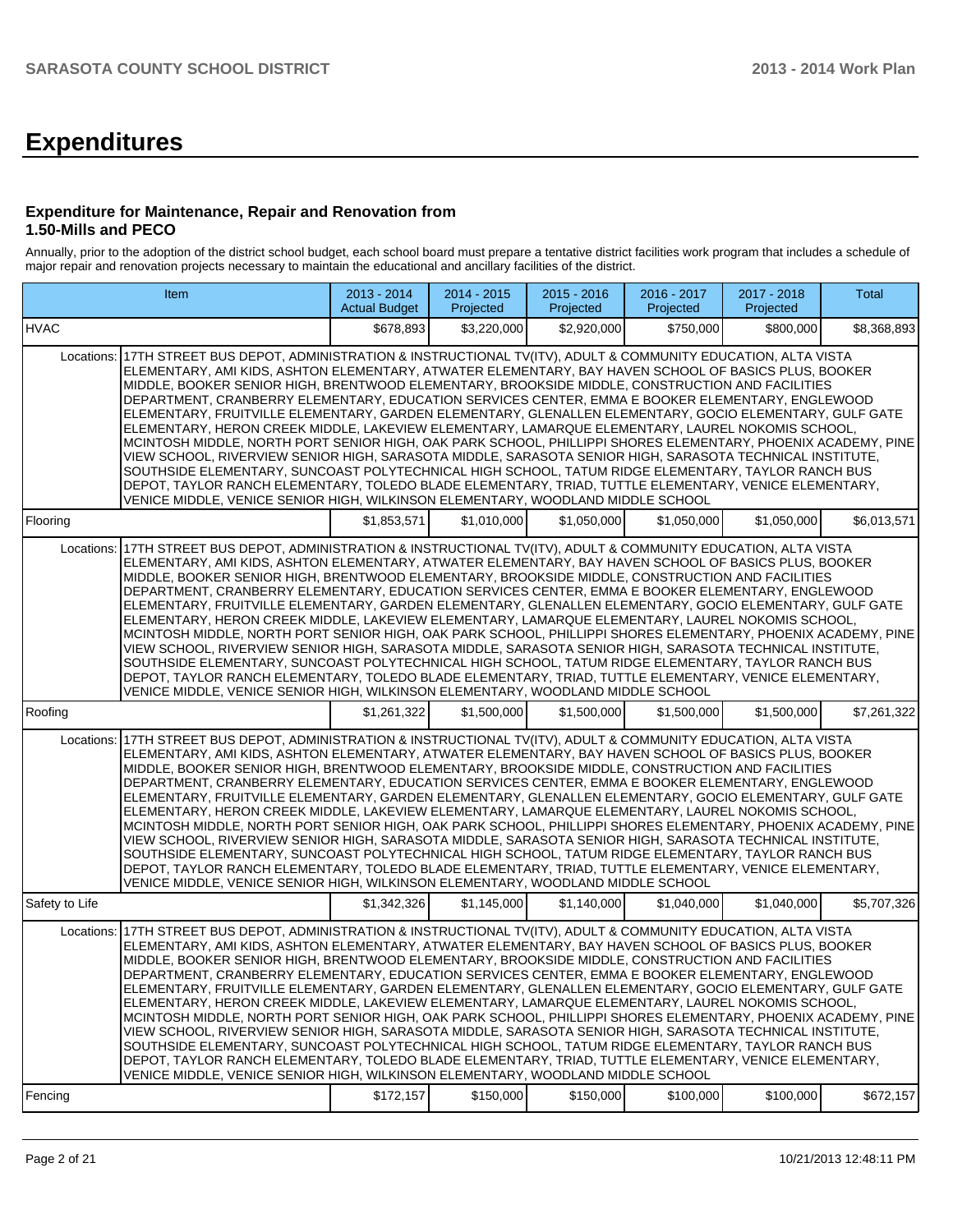|                                  | Locations: 17TH STREET BUS DEPOT, ADMINISTRATION & INSTRUCTIONAL TV(ITV), ADULT & COMMUNITY EDUCATION, ALTA VISTA<br>ELEMENTARY, AMI KIDS, ASHTON ELEMENTARY, ATWATER ELEMENTARY, BAY HAVEN SCHOOL OF BASICS PLUS, BOOKER<br>MIDDLE, BOOKER SENIOR HIGH, BRENTWOOD ELEMENTARY, BROOKSIDE MIDDLE, CONSTRUCTION AND FACILITIES<br>DEPARTMENT, CRANBERRY ELEMENTARY, EDUCATION SERVICES CENTER, EMMA E BOOKER ELEMENTARY, ENGLEWOOD<br>ELEMENTARY, FRUITVILLE ELEMENTARY, GARDEN ELEMENTARY, GLENALLEN ELEMENTARY, GOCIO ELEMENTARY, GULF GATE<br>ELEMENTARY, HERON CREEK MIDDLE, LAKEVIEW ELEMENTARY, LAMARQUE ELEMENTARY, LAUREL NOKOMIS SCHOOL,<br>MCINTOSH MIDDLE, NORTH PORT SENIOR HIGH, OAK PARK SCHOOL, PHILLIPPI SHORES ELEMENTARY, PHOENIX ACADEMY, PINE<br>VIEW SCHOOL, RIVERVIEW SENIOR HIGH, SARASOTA MIDDLE, SARASOTA SENIOR HIGH, SARASOTA TECHNICAL INSTITUTE,<br>SOUTHSIDE ELEMENTARY, SUNCOAST POLYTECHNICAL HIGH SCHOOL, TATUM RIDGE ELEMENTARY, TAYLOR RANCH BUS<br>DEPOT, TAYLOR RANCH ELEMENTARY, TOLEDO BLADE ELEMENTARY, TRIAD, TUTTLE ELEMENTARY, VENICE ELEMENTARY,<br>VENICE MIDDLE, VENICE SENIOR HIGH, WILKINSON ELEMENTARY, WOODLAND MIDDLE SCHOOL |             |             |             |             |             |              |
|----------------------------------|-------------------------------------------------------------------------------------------------------------------------------------------------------------------------------------------------------------------------------------------------------------------------------------------------------------------------------------------------------------------------------------------------------------------------------------------------------------------------------------------------------------------------------------------------------------------------------------------------------------------------------------------------------------------------------------------------------------------------------------------------------------------------------------------------------------------------------------------------------------------------------------------------------------------------------------------------------------------------------------------------------------------------------------------------------------------------------------------------------------------------------------------------------------------------------|-------------|-------------|-------------|-------------|-------------|--------------|
| Parking                          |                                                                                                                                                                                                                                                                                                                                                                                                                                                                                                                                                                                                                                                                                                                                                                                                                                                                                                                                                                                                                                                                                                                                                                               | \$0         | \$0         | \$0         | \$0         | \$0         | \$0          |
| Electrical                       | Locations: No Locations for this expenditure.                                                                                                                                                                                                                                                                                                                                                                                                                                                                                                                                                                                                                                                                                                                                                                                                                                                                                                                                                                                                                                                                                                                                 | \$0         | \$0         | \$0         | \$0         | \$0         | \$0          |
|                                  | Locations: No Locations for this expenditure.                                                                                                                                                                                                                                                                                                                                                                                                                                                                                                                                                                                                                                                                                                                                                                                                                                                                                                                                                                                                                                                                                                                                 |             |             |             |             |             |              |
| Fire Alarm                       |                                                                                                                                                                                                                                                                                                                                                                                                                                                                                                                                                                                                                                                                                                                                                                                                                                                                                                                                                                                                                                                                                                                                                                               | \$234,000   | \$175,000   | \$300,000   | \$200,000   | \$150,000   | \$1,059,000  |
| Locations:                       | 17TH STREET BUS DEPOT, ADMINISTRATION & INSTRUCTIONAL TV(ITV), ADULT & COMMUNITY EDUCATION, ALTA VISTA                                                                                                                                                                                                                                                                                                                                                                                                                                                                                                                                                                                                                                                                                                                                                                                                                                                                                                                                                                                                                                                                        |             |             |             |             |             |              |
|                                  | ELEMENTARY, AMI KIDS, ASHTON ELEMENTARY, ATWATER ELEMENTARY, BAY HAVEN SCHOOL OF BASICS PLUS, BOOKER<br>MIDDLE, BOOKER SENIOR HIGH, BRENTWOOD ELEMENTARY, BROOKSIDE MIDDLE, CONSTRUCTION AND FACILITIES<br>DEPARTMENT, CRANBERRY ELEMENTARY, EDUCATION SERVICES CENTER, EMMA E BOOKER ELEMENTARY, ENGLEWOOD<br>ELEMENTARY, FRUITVILLE ELEMENTARY, GARDEN ELEMENTARY, GLENALLEN ELEMENTARY, GOCIO ELEMENTARY, GULF GATE<br>ELEMENTARY, HERON CREEK MIDDLE, LAKEVIEW ELEMENTARY, LAMARQUE ELEMENTARY, LAUREL NOKOMIS SCHOOL,<br>MCINTOSH MIDDLE, NORTH PORT SENIOR HIGH, OAK PARK SCHOOL, PHILLIPPI SHORES ELEMENTARY, PHOENIX ACADEMY, PINE<br>VIEW SCHOOL, RIVERVIEW SENIOR HIGH, SARASOTA MIDDLE, SARASOTA SENIOR HIGH, SARASOTA TECHNICAL INSTITUTE,<br>SOUTHSIDE ELEMENTARY, SUNCOAST POLYTECHNICAL HIGH SCHOOL, TATUM RIDGE ELEMENTARY, TAYLOR RANCH BUS<br>DEPOT, TAYLOR RANCH ELEMENTARY, TOLEDO BLADE ELEMENTARY, TRIAD, TUTTLE ELEMENTARY, VENICE ELEMENTARY,<br>VENICE MIDDLE, VENICE SENIOR HIGH, WILKINSON ELEMENTARY, WOODLAND MIDDLE SCHOOL                                                                                                                      |             |             |             |             |             |              |
| Telephone/Intercom System        |                                                                                                                                                                                                                                                                                                                                                                                                                                                                                                                                                                                                                                                                                                                                                                                                                                                                                                                                                                                                                                                                                                                                                                               | \$0         | \$0         | \$0         | \$0         | \$0         | \$0          |
|                                  | Locations: No Locations for this expenditure.                                                                                                                                                                                                                                                                                                                                                                                                                                                                                                                                                                                                                                                                                                                                                                                                                                                                                                                                                                                                                                                                                                                                 |             |             |             |             |             |              |
| <b>Closed Circuit Television</b> |                                                                                                                                                                                                                                                                                                                                                                                                                                                                                                                                                                                                                                                                                                                                                                                                                                                                                                                                                                                                                                                                                                                                                                               | \$0         | \$0         | \$0         | \$0         | \$0         | \$0          |
|                                  | Locations: No Locations for this expenditure.                                                                                                                                                                                                                                                                                                                                                                                                                                                                                                                                                                                                                                                                                                                                                                                                                                                                                                                                                                                                                                                                                                                                 |             |             |             |             |             |              |
| Paint                            |                                                                                                                                                                                                                                                                                                                                                                                                                                                                                                                                                                                                                                                                                                                                                                                                                                                                                                                                                                                                                                                                                                                                                                               | \$1,320,944 | \$1,210,000 | \$1,250,000 | \$1,250,000 | \$1,250,000 | \$6,280,944  |
|                                  | Locations: 17TH STREET BUS DEPOT, ADMINISTRATION & INSTRUCTIONAL TV(ITV), ADULT & COMMUNITY EDUCATION, ALTA VISTA<br>ELEMENTARY, AMI KIDS, ASHTON ELEMENTARY, ATWATER ELEMENTARY, BAY HAVEN SCHOOL OF BASICS PLUS, BOOKER<br>MIDDLE, BOOKER SENIOR HIGH, BRENTWOOD ELEMENTARY, BROOKSIDE MIDDLE, CONSTRUCTION AND FACILITIES<br>DEPARTMENT, CRANBERRY ELEMENTARY, EDUCATION SERVICES CENTER, EMMA E BOOKER ELEMENTARY, ENGLEWOOD<br>ELEMENTARY, FRUITVILLE ELEMENTARY, GARDEN ELEMENTARY, GLENALLEN ELEMENTARY, GOCIO ELEMENTARY, GULF GATE<br>ELEMENTARY, HERON CREEK MIDDLE, LAKEVIEW ELEMENTARY, LAMARQUE ELEMENTARY, LAUREL NOKOMIS SCHOOL,<br>MCINTOSH MIDDLE, NORTH PORT SENIOR HIGH, OAK PARK SCHOOL, PHILLIPPI SHORES ELEMENTARY, PHOENIX ACADEMY, PINE<br>VIEW SCHOOL, RIVERVIEW SENIOR HIGH, SARASOTA MIDDLE, SARASOTA SENIOR HIGH, SARASOTA TECHNICAL INSTITUTE,<br>SOUTHSIDE ELEMENTARY, SUNCOAST POLYTECHNICAL HIGH SCHOOL, TATUM RIDGE ELEMENTARY, TAYLOR RANCH BUS<br>DEPOT, TAYLOR RANCH ELEMENTARY, TOLEDO BLADE ELEMENTARY, TRIAD, TUTTLE ELEMENTARY, VENICE ELEMENTARY,<br>VENICE MIDDLE, VENICE SENIOR HIGH, WILKINSON ELEMENTARY, WOODLAND MIDDLE SCHOOL |             |             |             |             |             |              |
| Maintenance/Repair               |                                                                                                                                                                                                                                                                                                                                                                                                                                                                                                                                                                                                                                                                                                                                                                                                                                                                                                                                                                                                                                                                                                                                                                               | \$1,004,341 | \$700,000   | \$825,000   | \$850,000   | \$850,000   | \$4,229,341  |
| Locations:                       | 17TH STREET BUS DEPOT, ADMINISTRATION & INSTRUCTIONAL TV(ITV), ADULT & COMMUNITY EDUCATION, ALTA VISTA<br>ELEMENTARY, AMI KIDS, ASHTON ELEMENTARY, ATWATER ELEMENTARY, BAY HAVEN SCHOOL OF BASICS PLUS, BOOKER<br>MIDDLE, BOOKER SENIOR HIGH, BRENTWOOD ELEMENTARY, BROOKSIDE MIDDLE, CONSTRUCTION AND FACILITIES<br>DEPARTMENT, CRANBERRY ELEMENTARY, EDUCATION SERVICES CENTER, EMMA E BOOKER ELEMENTARY, ENGLEWOOD<br>ELEMENTARY, FRUITVILLE ELEMENTARY, GARDEN ELEMENTARY, GLENALLEN ELEMENTARY, GOCIO ELEMENTARY, GULF GATE<br>ELEMENTARY, HERON CREEK MIDDLE, LAKEVIEW ELEMENTARY, LAMARQUE ELEMENTARY, LAUREL NOKOMIS SCHOOL,<br>MCINTOSH MIDDLE, NORTH PORT SENIOR HIGH, OAK PARK SCHOOL, PHILLIPPI SHORES ELEMENTARY, PHOENIX ACADEMY, PINE<br>VIEW SCHOOL, RIVERVIEW SENIOR HIGH, SARASOTA MIDDLE, SARASOTA SENIOR HIGH, SARASOTA TECHNICAL INSTITUTE,<br>SOUTHSIDE ELEMENTARY, SUNCOAST POLYTECHNICAL HIGH SCHOOL, TATUM RIDGE ELEMENTARY, TAYLOR RANCH BUS<br>DEPOT, TAYLOR RANCH ELEMENTARY, TOLEDO BLADE ELEMENTARY, TRIAD, TUTTLE ELEMENTARY, VENICE ELEMENTARY,<br>VENICE MIDDLE, VENICE SENIOR HIGH, WILKINSON ELEMENTARY, WOODLAND MIDDLE SCHOOL            |             |             |             |             |             |              |
|                                  | Sub Total:                                                                                                                                                                                                                                                                                                                                                                                                                                                                                                                                                                                                                                                                                                                                                                                                                                                                                                                                                                                                                                                                                                                                                                    | \$7,867,554 | \$9,110,000 | \$9,135,000 | \$6,740,000 | \$6,740,000 | \$39,592,554 |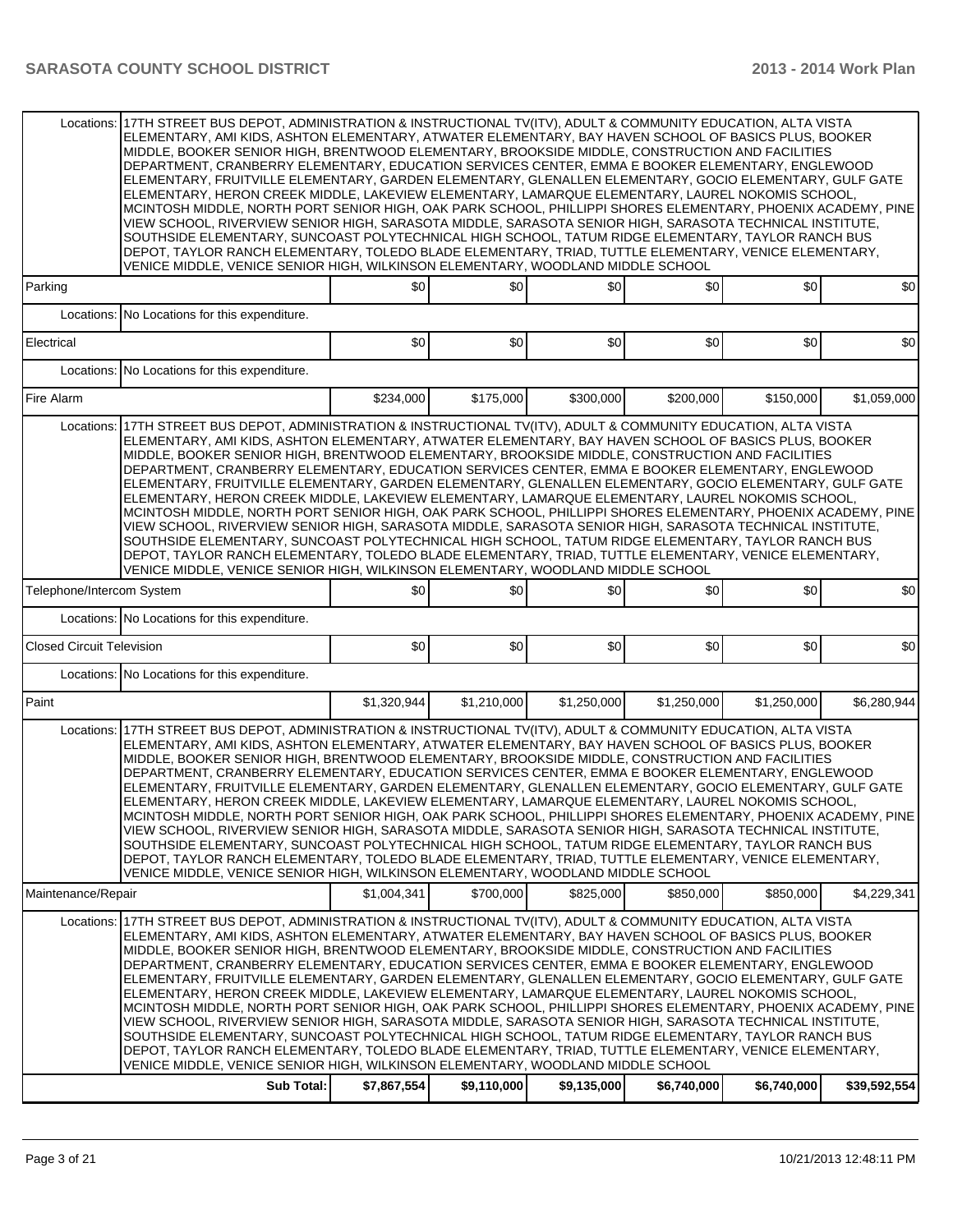| <b>PECO Maintenance Expenditures</b> | \$0          | ሖ<br>υΨ      | ሶስ<br>υU     | \$0 <sub>1</sub> | \$0         | \$0          |
|--------------------------------------|--------------|--------------|--------------|------------------|-------------|--------------|
| <b>.50 Mill Sub Total: I</b>         | \$12,182,939 | \$12,076,000 | \$12.021.800 | \$9,448,432      | \$8,845,929 | \$54,575,100 |

|                         | Other Items                                                                                                                                                                                                                                                                                                                                                                                                                                                                                                                                                                                                                                                                                                                                                                                                                                                                                                                                                                                                                                                                                                                                                                   | $2013 - 2014$<br><b>Actual Budget</b> | $2014 - 2015$<br>Projected | $2015 - 2016$<br>Projected | 2016 - 2017<br>Projected | 2017 - 2018<br>Projected | Total        |
|-------------------------|-------------------------------------------------------------------------------------------------------------------------------------------------------------------------------------------------------------------------------------------------------------------------------------------------------------------------------------------------------------------------------------------------------------------------------------------------------------------------------------------------------------------------------------------------------------------------------------------------------------------------------------------------------------------------------------------------------------------------------------------------------------------------------------------------------------------------------------------------------------------------------------------------------------------------------------------------------------------------------------------------------------------------------------------------------------------------------------------------------------------------------------------------------------------------------|---------------------------------------|----------------------------|----------------------------|--------------------------|--------------------------|--------------|
| Admin Sites Maintenance |                                                                                                                                                                                                                                                                                                                                                                                                                                                                                                                                                                                                                                                                                                                                                                                                                                                                                                                                                                                                                                                                                                                                                                               | \$433,254                             | \$250,000                  | \$250,000                  | \$250,000                | \$250,000                | \$1,433,254  |
|                         | Locations ADMINISTRATION & INSTRUCTIONAL TV(ITV), EDUCATION SERVICES CENTER                                                                                                                                                                                                                                                                                                                                                                                                                                                                                                                                                                                                                                                                                                                                                                                                                                                                                                                                                                                                                                                                                                   |                                       |                            |                            |                          |                          |              |
| Remodeling              |                                                                                                                                                                                                                                                                                                                                                                                                                                                                                                                                                                                                                                                                                                                                                                                                                                                                                                                                                                                                                                                                                                                                                                               | \$3,882,131                           | \$2,716,000                | \$2,636,800                | \$2,458,432              | \$1,855,929              | \$13,549,292 |
|                         | Locations 17TH STREET BUS DEPOT, ADMINISTRATION & INSTRUCTIONAL TV(ITV), ADULT & COMMUNITY EDUCATION, ALTA VISTA<br>ELEMENTARY, AMI KIDS, ASHTON ELEMENTARY, ATWATER ELEMENTARY, BAY HAVEN SCHOOL OF BASICS PLUS, BOOKER<br>MIDDLE. BOOKER SENIOR HIGH. BRENTWOOD ELEMENTARY. BROOKSIDE MIDDLE. CONSTRUCTION AND FACILITIES<br>DEPARTMENT, CRANBERRY ELEMENTARY, EDUCATION SERVICES CENTER, EMMA E BOOKER ELEMENTARY, ENGLEWOOD<br>ELEMENTARY, FRUITVILLE ELEMENTARY, GARDEN ELEMENTARY, GLENALLEN ELEMENTARY, GOCIO ELEMENTARY, GULF<br>GATE ELEMENTARY, HERON CREEK MIDDLE, LAKEVIEW ELEMENTARY, LAMARQUE ELEMENTARY, LAUREL NOKOMIS SCHOOL,<br>MCINTOSH MIDDLE, NORTH PORT SENIOR HIGH, OAK PARK SCHOOL, PHILLIPPI SHORES ELEMENTARY, PHOENIX ACADEMY,<br>PINE VIEW SCHOOL, RIVERVIEW SENIOR HIGH, SARASOTA MIDDLE, SARASOTA SENIOR HIGH, SARASOTA TECHNICAL<br>IINSTITUTE, SOUTHSIDE ELEMENTARY, SUNCOAST POLYTECHNICAL HIGH SCHOOL, TATUM RIDGE ELEMENTARY, TAYLOR<br>RANCH BUS DEPOT, TAYLOR RANCH ELEMENTARY, TOLEDO BLADE ELEMENTARY, TRIAD, TUTTLE ELEMENTARY, VENICE<br>ELEMENTARY, VENICE MIDDLE, VENICE SENIOR HIGH, WILKINSON ELEMENTARY, WOODLAND MIDDLE SCHOOL |                                       |                            |                            |                          |                          |              |
|                         | Total:                                                                                                                                                                                                                                                                                                                                                                                                                                                                                                                                                                                                                                                                                                                                                                                                                                                                                                                                                                                                                                                                                                                                                                        | \$12,182,939                          | \$12,076,000               | \$12,021,800               | \$9,448,432              | \$8,845,929              | \$54,575,100 |

#### **Local 1.50 Mill Expenditure For Maintenance, Repair and Renovation**

Anticipated expenditures expected from local funding sources over the years covered by the current work plan.

| Item                                                         | 2013 - 2014<br><b>Actual Budget</b> | $2014 - 2015$<br>Projected | $2015 - 2016$<br>Projected | 2016 - 2017<br>Projected | 2017 - 2018<br>Projected | <b>Total</b> |
|--------------------------------------------------------------|-------------------------------------|----------------------------|----------------------------|--------------------------|--------------------------|--------------|
| Remaining Maint and Repair from 1.5 Mills                    | \$12,182,939                        | \$12,076,000               | \$12,021,800               | \$9,448,432              | \$8,845,929              | \$54,575,100 |
| Maintenance/Repair Salaries                                  | \$1,757,077                         | \$1,646,773                | \$1,671,475                | \$1,696,547              | \$1,721,995              | \$8,493,867  |
| <b>School Bus Purchases</b>                                  | \$3,337,458                         | \$3,858,750                | \$3,858,750                | \$3,858,750              | \$3,858,750              | \$18,772,458 |
| Other Vehicle Purchases                                      | \$504,451                           | \$500,000                  | \$500,000                  | \$500,000                | \$500,000                | \$2,504,451  |
| Capital Outlay Equipment                                     | \$485,212                           | \$375,000                  | \$315,000                  | \$325,000                | \$325,000                | \$1,825,212  |
| <b>Rent/Lease Payments</b>                                   | \$7,100,936                         | \$7,100,936                | \$7,100,936                | \$7,100,936              | \$7,100,936              | \$35,504,680 |
| <b>COP Debt Service</b>                                      | \$19,915,464                        | \$19,916,664               | \$13,826,664               | \$13,828,864             | \$13,831,864             | \$81,319,520 |
| Rent/Lease Relocatables                                      | \$0                                 | \$0                        | \$0                        | \$0                      | \$0                      | \$0          |
| <b>Environmental Problems</b>                                | \$0                                 | \$0                        | \$0                        | \$0                      | \$0                      | \$0          |
| ls.1011.14 Debt Service                                      | \$0                                 | \$0                        | \$0                        | \$0                      | \$0                      | \$0          |
| <b>Special Facilities Construction Account</b>               | \$0                                 | \$0                        | \$0                        | \$0                      | \$0                      | \$0          |
| Premiums for Property Casualty Insurance - 1011.71<br>(4a,b) | \$3,567,923                         | \$3,710,640                | \$3,821,959                | \$3,936,618              | \$4,054,717              | \$19,091,857 |
| Qualified School Construction Bonds (QSCB)                   | \$2,321,413                         | \$2,321,413                | \$2,321,413                | \$2,321,413              | \$2,321,413              | \$11,607,065 |
| Qualified Zone Academy Bonds (QZAB)                          | \$0                                 | \$0                        | \$0                        | \$0                      | \$0                      | \$0          |
| <b>Charter School Payments</b>                               | \$2,217,901                         | \$2,523,620                | \$2,624,565                | \$2,729,548              | \$2,729,548              | \$12,825,182 |
| <b>Land Purchases</b>                                        | \$1,616,136                         | \$210,000                  | \$518,000                  | \$778,000                | \$778,000                | \$3,900,136  |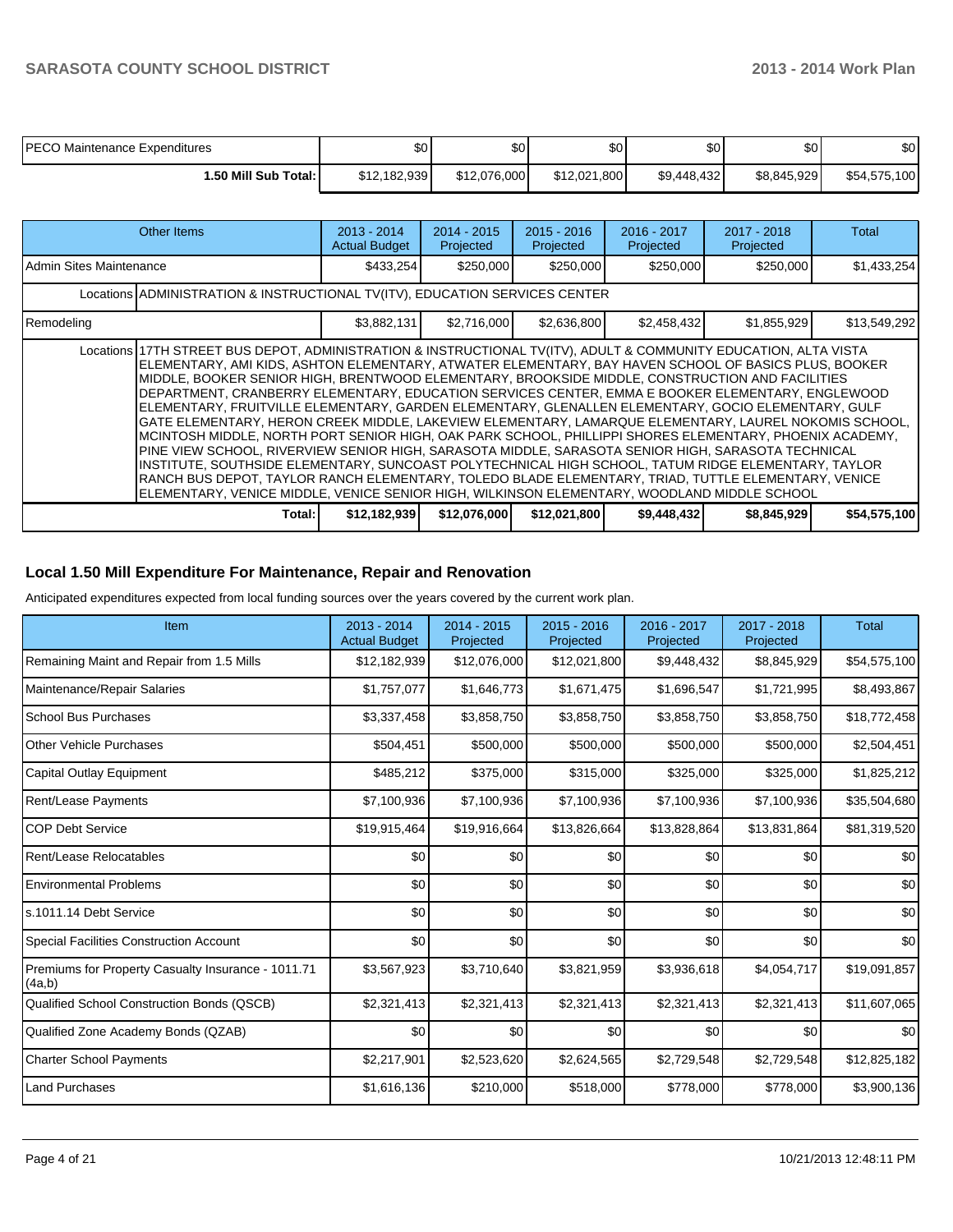| Playgrounds                               | \$157,079    | \$120,000    | \$120,000    | \$120,000    | \$120,000    | \$637,079     |  |  |
|-------------------------------------------|--------------|--------------|--------------|--------------|--------------|---------------|--|--|
| <b>Construction Departmental Expenses</b> | \$146,056    | \$154,854    | \$133,000    | \$136,240    | \$139,577    | \$709,727     |  |  |
| Impact Fee Exemption Processing           | \$0          | \$0          | \$2,000      | \$2,000      | \$2,000      | \$6,000       |  |  |
| Portables                                 | \$1,672,086  | \$1,291,848  | \$1,291,848  | \$1,291,848  | \$1,291,848  | \$6,839,478   |  |  |
| <b>Technology Projects</b>                | \$7,481,841  | \$5,179,091  | \$5,246,204  | \$4,262,710  | \$4,312,710  | \$26,482,556  |  |  |
| Special School Maintenance                | \$16,121,077 | \$16,578,815 | \$16,910,392 | \$17,248,600 | \$17,593,572 | \$84,452,456  |  |  |
| <b>Equipment Transfer</b>                 | \$957,003    | \$985,713    | \$936,427    | \$889,606    | \$845,126    | \$4,613,875   |  |  |
| Local Expenditure Totals:                 | \$81,542,052 | \$78,550,117 | \$73,220,433 | \$70,475,112 | \$70,372,985 | \$374,160,699 |  |  |
| <b>Revenue</b>                            |              |              |              |              |              |               |  |  |

#### **1.50 Mill Revenue Source**

Schedule of Estimated Capital Outlay Revenue from each currently approved source which is estimated to be available for expenditures on the projects included In the tentative district facilities work program. All amounts are NET after considering carryover balances, interest earned, new COP's, 1011.14 and 1011.15 loans, etc. Districts cannot use 1.5-Mill funds for salaries except for those explicitly associated with maintenance/repair projects. (1011.71 (5), F.S.)

| Item                                                                             | Fund | 2013 - 2014<br><b>Actual Value</b> | $2014 - 2015$<br>Projected | $2015 - 2016$<br>Projected | 2016 - 2017<br>Projected | $2017 - 2018$<br>Projected | Total             |
|----------------------------------------------------------------------------------|------|------------------------------------|----------------------------|----------------------------|--------------------------|----------------------------|-------------------|
| (1) Non-exempt property<br>assessed valuation                                    |      | \$43,671,190,278                   | \$45,418,038,194           | \$47,234,759,722           | \$48,651,802,083         | \$50,111,356,250           | \$235,087,146,527 |
| (2) The Millege projected for<br>discretionary capital outlay per<br>ls.1011.71  |      | 1.50                               | 1.50                       | 1.50                       | 1.50                     | 1.50                       |                   |
| (3) Full value of the 1.50-Mill<br>discretionary capital outlay per<br>s.1011.71 |      | \$73,367,600                       | \$76,302,304               | \$79,354,396               | \$81,735,027             | \$84,187,079               | \$394,946,406     |
| (4) Value of the portion of the 1.50<br>-Mill ACTUALLY levied                    | 370  | \$62,886,514                       | \$65,401,975               | \$68,018,054               | \$70,058,595             | \$72,160,353               | \$338,525,491     |
| $(5)$ Difference of lines $(3)$ and $(4)$                                        |      | \$10,481,086                       | \$10,900,329               | \$11,336,342               | \$11,676,432             | \$12,026,726               | \$56,420,915      |

### **PECO Revenue Source**

The figure in the row designated "PECO Maintenance" will be subtracted from funds available for new construction because PECO maintenance dollars cannot be used for new construction.

| <b>Item</b>                           | Fund | $2013 - 2014$<br><b>Actual Budget</b> | $2014 - 2015$<br>Projected | $2015 - 2016$<br>Projected | $2016 - 2017$<br>Projected | 2017 - 2018<br>Projected | Total            |
|---------------------------------------|------|---------------------------------------|----------------------------|----------------------------|----------------------------|--------------------------|------------------|
| <b>PECO New Construction</b>          | 340  | \$0                                   | \$0 <sub>1</sub>           | \$0 <sub>1</sub>           | \$OI                       | \$0 I                    | \$0 <sub>1</sub> |
| <b>IPECO Maintenance Expenditures</b> |      | \$0                                   | \$0 <sub>1</sub>           | \$0 <sub>1</sub>           | \$0 <sub>1</sub>           | \$0                      | \$0              |
|                                       |      | \$0 I                                 | \$0                        | \$0                        | \$0 I                      | \$0                      | \$0              |

#### **CO & DS Revenue Source**

Revenue from Capital Outlay and Debt Service funds.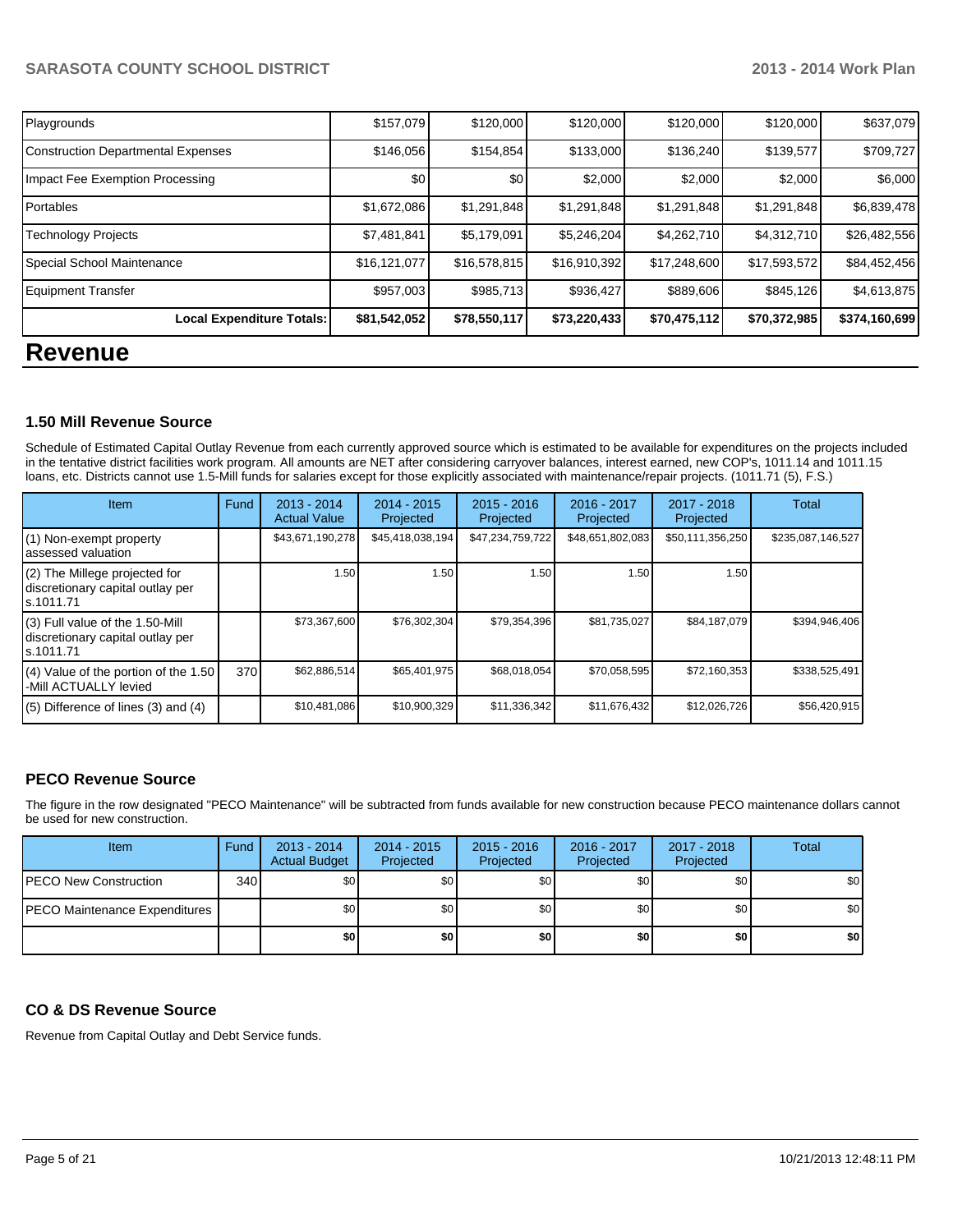Yes

| Item                                            | Fund | $2013 - 2014$<br><b>Actual Budget</b> | $2014 - 2015$<br>Projected | $2015 - 2016$<br>Projected | 2016 - 2017<br>Projected | $2017 - 2018$<br>Projected | Total     |
|-------------------------------------------------|------|---------------------------------------|----------------------------|----------------------------|--------------------------|----------------------------|-----------|
| CO & DS Cash Flow-through<br><b>Distributed</b> | 360  | \$180.965                             | \$180,965                  | \$180.965                  | \$180.965                | \$180.965                  | \$904.825 |
| CO & DS Interest on<br>Undistributed CO         | 360  | \$17.069                              | \$17,069                   | \$17.069                   | \$17.069                 | \$17.069                   | \$85,345  |
|                                                 |      | \$198,034                             | \$198,034                  | \$198,034                  | \$198,034                | \$198,034                  | \$990,170 |

#### **Fair Share Revenue Source**

Nothing reported for this section. All legally binding commitments for proportionate fair-share mitigation for impacts on public school facilities must be included in the 5-year district work program.

#### **Sales Surtax Referendum**

Specific information about any referendum for a 1-cent or ½-cent surtax referendum during the previous year.

| Did the school district hold a surtax referendum during the past fiscal year 2012 - 2013? |  |
|-------------------------------------------------------------------------------------------|--|
|                                                                                           |  |

| <b>Sales Surtax Type:</b>                                                   | One Cent Intergovernmental Sales Surtax |
|-----------------------------------------------------------------------------|-----------------------------------------|
| Date of Election:                                                           | 11/6/2007                               |
| Date of Expiration:                                                         | 8/31/2024                               |
| <b>Anticipated Revenue Start Date:</b>                                      | 9/1/2009                                |
| <b>Anticipated Revenue End Date:</b>                                        | 8/31/2024                               |
| <b>Estimated Annualized Revenue:</b>                                        | \$23,432,134                            |
| Total \$ Amount Projected to be Received for the<br><b>Duration of Tax:</b> | \$351,482,015                           |
| Number of Years Tax In Effect:                                              | 15                                      |
| <b>Percentage of Vote FOR:</b>                                              | 61 %                                    |
| <b>Percentage of Vote AGAINST:</b>                                          | 39%                                     |

### **Additional Revenue Source**

Any additional revenue sources

| Item                                                                                                    | $2013 - 2014$<br><b>Actual Value</b> | $2014 - 2015$<br>Projected | $2015 - 2016$<br>Projected | 2016 - 2017<br>Projected | 2017 - 2018<br>Projected | Total            |
|---------------------------------------------------------------------------------------------------------|--------------------------------------|----------------------------|----------------------------|--------------------------|--------------------------|------------------|
| IProceeds from a s.1011.14/15 F.S. Loans I                                                              | \$0                                  | \$0 <sub>0</sub>           | \$0                        | \$0                      | \$0                      | \$0 <sub>1</sub> |
| District Bonds - Voted local bond<br>referendum proceeds per s.9, Art VII<br><b>IState Constitution</b> | \$0                                  | \$0 <sub>1</sub>           | \$0                        | \$0                      | \$0 <sub>1</sub>         | \$0              |
| Proceeds from Special Act Bonds                                                                         | \$0                                  | \$0 <sub>1</sub>           | \$0                        | SO I                     | \$0 I                    | \$0              |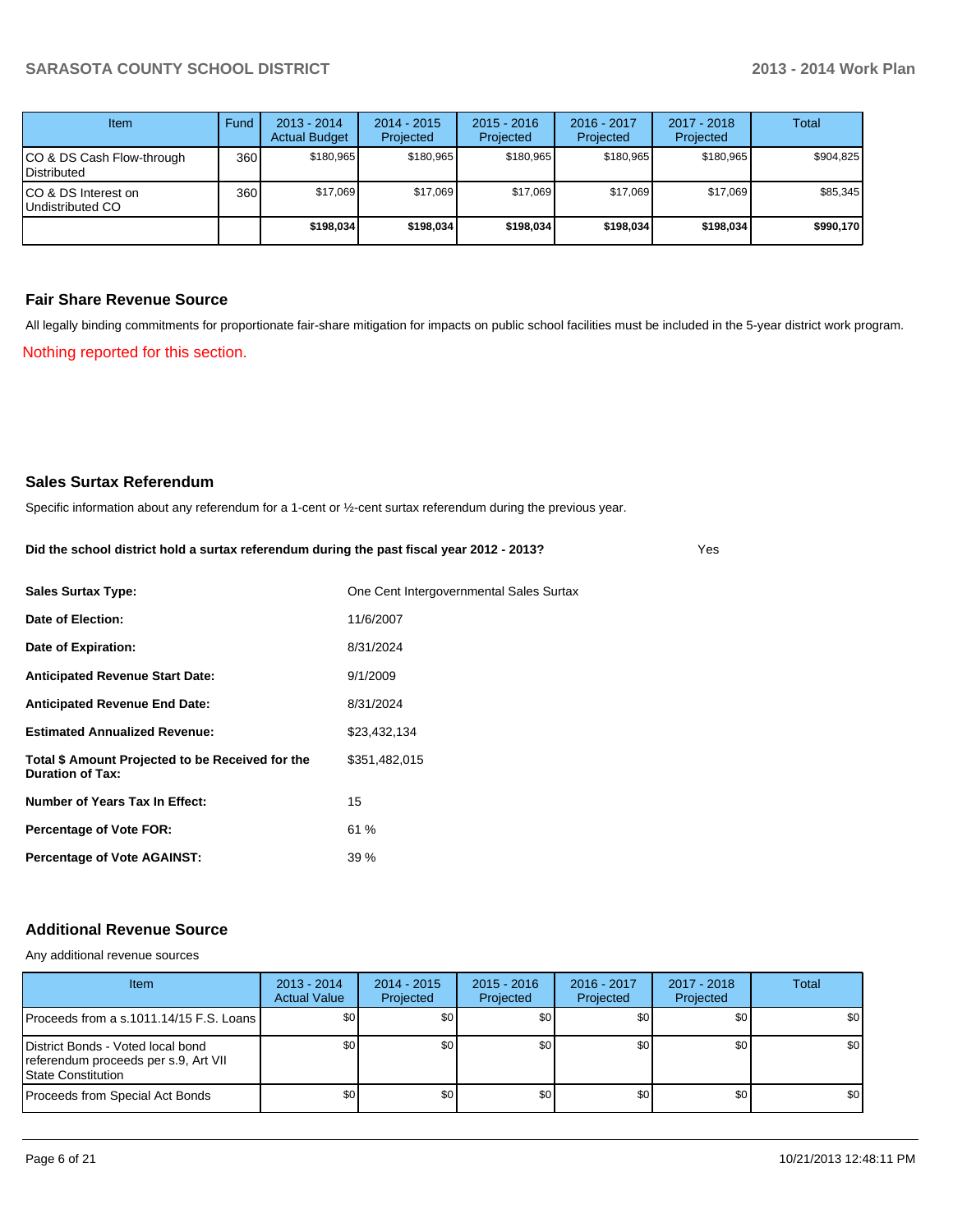| <b>Subtotal</b>                                                                                                           | \$144,090,309 | \$43,148,976 | \$42,726,358 | \$47,083,785 | \$51,817,990 | \$328,867,418 |
|---------------------------------------------------------------------------------------------------------------------------|---------------|--------------|--------------|--------------|--------------|---------------|
| <b>Interlocal Agreement</b>                                                                                               | \$1,822,500   | \$0          | \$0          | \$0          | \$0          | \$1,822,500   |
| Capital Outlay Projects Funds Balance<br>Carried Forward From Total Fund<br><b>Balance Carried Forward</b>                | \$0           | \$0          | \$0          | \$0          | \$0          | \$0           |
| One Cent - 1/2 Cent Sales Surtax Debt<br>Service From Total Fund Balance Carried<br>Forward                               | \$0           | \$0          | \$0          | \$0          | \$0          | \$0           |
| <b>Special Facilities Construction Account</b>                                                                            | \$0           | \$0          | \$0          | \$0          | \$0          | \$0           |
| General Capital Outlay Obligated Fund<br><b>Balance Carried Forward From Total</b><br><b>Fund Balance Carried Forward</b> | \$0           | \$0          | \$0          | \$0          | \$0          | \$0           |
| <b>Total Fund Balance Carried Forward</b>                                                                                 | \$123,333,392 | \$23,489,613 | \$22,203,487 | \$25,731,321 | \$29,879,379 | \$224,637,192 |
| Revenue from Bonds pledging proceeds<br>from 1 cent or 1/2 cent Sales Surtax                                              | \$0           | \$0          | \$0          | \$0          | \$0          | \$0           |
| Interest, Including Profit On Investment                                                                                  | \$152,937     | \$140,000    | \$150,000    | \$160,000    | \$160,000    | \$762,937     |
| Grants from local governments or not-for-<br>profit organizations                                                         | \$0           | \$0          | \$0          | \$0          | \$0          | \$0           |
| Private donations                                                                                                         | \$0           | \$0          | \$0          | \$0          | \$0          | \$0           |
| Impact fees received                                                                                                      | \$0           | \$200,000    | \$500,000    | \$750,000    | \$750,000    | \$2,200,000   |
| Proportionate share mitigation (actual<br>cash revenue only, not in kind donations)                                       | \$0           | \$0          | \$0          | \$0          | \$0          | \$0           |
| <b>Federal Grants</b>                                                                                                     | \$0           | \$0          | \$0          | \$0          | \$0          | \$0           |
| <b>District Equity Recognition</b>                                                                                        | \$0           | \$0          | \$0          | \$0          | \$0          | \$0           |
| <b>Classrooms for Kids</b>                                                                                                | \$0           | \$0          | \$0          | \$0          | \$0          | \$0           |
| Classrooms First Bond proceeds amount<br>authorized in FY 1997-98                                                         | \$0           | \$0          | \$0          | \$0          | \$0          | \$0           |
| Proceeds from Certificates of<br>Participation (COP's) Sale                                                               | \$0           | \$0          | \$0          | \$0          | \$0          | \$0           |
| Proceeds from local governmental<br>infrastructure sales surtax                                                           | \$16,225,321  | \$16,712,081 | \$17,213,443 | \$17,729,847 | \$18,261,742 | \$86,142,434  |
| Proceeds from 1/2 cent sales surtax<br>authorized by school board                                                         | \$0           | \$0          | \$0          | \$0          | \$0          | \$0           |
| Other Revenue for Other Capital Projects                                                                                  | \$2,556,159   | \$2,607,282  | \$2,659,428  | \$2,712,617  | \$2,766,869  | \$13,302,355  |
| Proceeds from Voted Capital<br>Improvements millage                                                                       | \$0           | \$0          | \$0          | \$0          | \$0          | \$0           |
| Estimated Revenue from CO & DS Bond<br>Sale                                                                               | \$0           | \$0          | \$0          | \$0          | \$0          | \$0           |

# **Total Revenue Summary**

| <b>Item Name</b>                                                    | $2013 - 2014$<br><b>Budget</b> | $2014 - 2015$<br>Projected | $2015 - 2016$<br>Projected | $2016 - 2017$<br>Projected | $2017 - 2018$<br>Projected | <b>Five Year Total</b> |
|---------------------------------------------------------------------|--------------------------------|----------------------------|----------------------------|----------------------------|----------------------------|------------------------|
| Local 1.5 Mill Discretionary Capital Outlay<br><b>I</b> Revenue     | \$62,886,514                   | \$65,401,975               | \$68,018,054               | \$70.058.595               | \$72,160,353               | \$338,525.491          |
| IPECO and 1.5 Mill Maint and Other 1.5<br><b>IMill Expenditures</b> | (\$81,542,052)                 | (\$78,550,117)             | $(\$73,220,433)$           | (S70, 475, 112)            | (\$70,372,985)             | (\$374,160,699)        |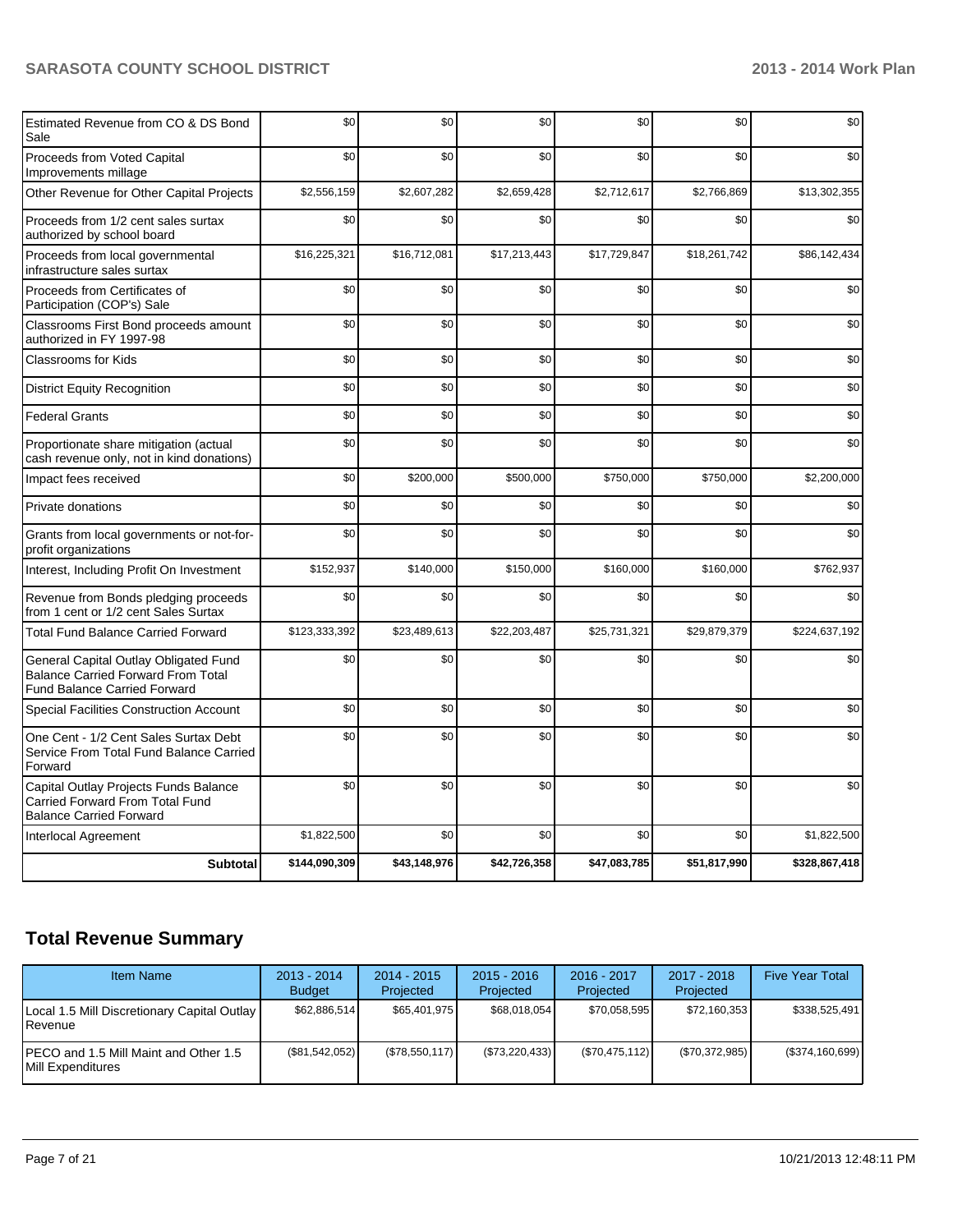| IPECO Maintenance Revenue                                 | \$0                            | \$0                        | \$0                      | \$0                      | \$0                      | \$0                    |
|-----------------------------------------------------------|--------------------------------|----------------------------|--------------------------|--------------------------|--------------------------|------------------------|
| <b>Available 1.50 Mill for New</b><br><b>Construction</b> | ( \$18,655,538)                | $($ \$13,148,142)          | (\$5,202,379)            | (\$416,517)              | \$1,787,368              | $(*35,635,208)$        |
| <b>Item Name</b>                                          | $2013 - 2014$<br><b>Budget</b> | $2014 - 2015$<br>Projected | 2015 - 2016<br>Projected | 2016 - 2017<br>Projected | 2017 - 2018<br>Projected | <b>Five Year Total</b> |
| ICO & DS Revenue                                          | \$198,034                      | \$198,034                  | \$198,034                | \$198,034                | \$198,034                | \$990,170              |
| IPECO New Construction Revenue                            | \$0                            | \$0                        | \$0                      | \$0                      | \$0                      | \$0                    |
| Other/Additional Revenue                                  | \$144,090,309                  | \$43,148,976               | \$42,726,358             | \$47,083,785             | \$51,817,990             | \$328,867,418          |
| <b>Total Additional Revenuel</b>                          | \$144,288,343                  | \$43,347,010               | \$42,924,392             | \$47,281,819             | \$52,016,024             | \$329,857,588          |
| Total Available Revenue                                   | \$125,632,805                  | \$30,198,868               | \$37,722,013             | \$46,865,302             | \$53,803,392             | \$294,222,380          |

# **Project Schedules**

## **Capacity Project Schedules**

Nothing reported for this section. A schedule of capital outlay projects necessary to ensure the availability of satisfactory classrooms for the projected student enrollment in K-12 programs.

| <b>Planned Cost:</b>     |  |  |  |
|--------------------------|--|--|--|
| <b>Student Stations:</b> |  |  |  |
| Total Classrooms:        |  |  |  |
| Gross Sq Ft:             |  |  |  |

#### **Other Project Schedules**

Major renovations, remodeling, and additions of capital outlay projects that do not add capacity to schools.

| <b>Project Description</b>               | Location            | $2013 - 2014$<br><b>Actual Budget</b> | $2014 - 2015$<br>Projected | $2015 - 2016$<br>Projected | 2016 - 2017<br>Projected | 2017 - 2018<br>Projected | Total            | Funded |
|------------------------------------------|---------------------|---------------------------------------|----------------------------|----------------------------|--------------------------|--------------------------|------------------|--------|
| ICafeteria Remodel/Renovation IBRENTWOOD | <b>IELEMENTARY</b>  | \$0 <sub>1</sub>                      | \$0I                       | ا30                        | \$5,000,000              | \$5,000,000              | \$10,000,000 Yes |        |
| l Rebuild                                | IBOOKER SENIOR HIGH | \$7,204,982                           | \$0 <sub>1</sub>           | \$0                        | \$0                      | \$0                      | \$7,204,982 Yes  |        |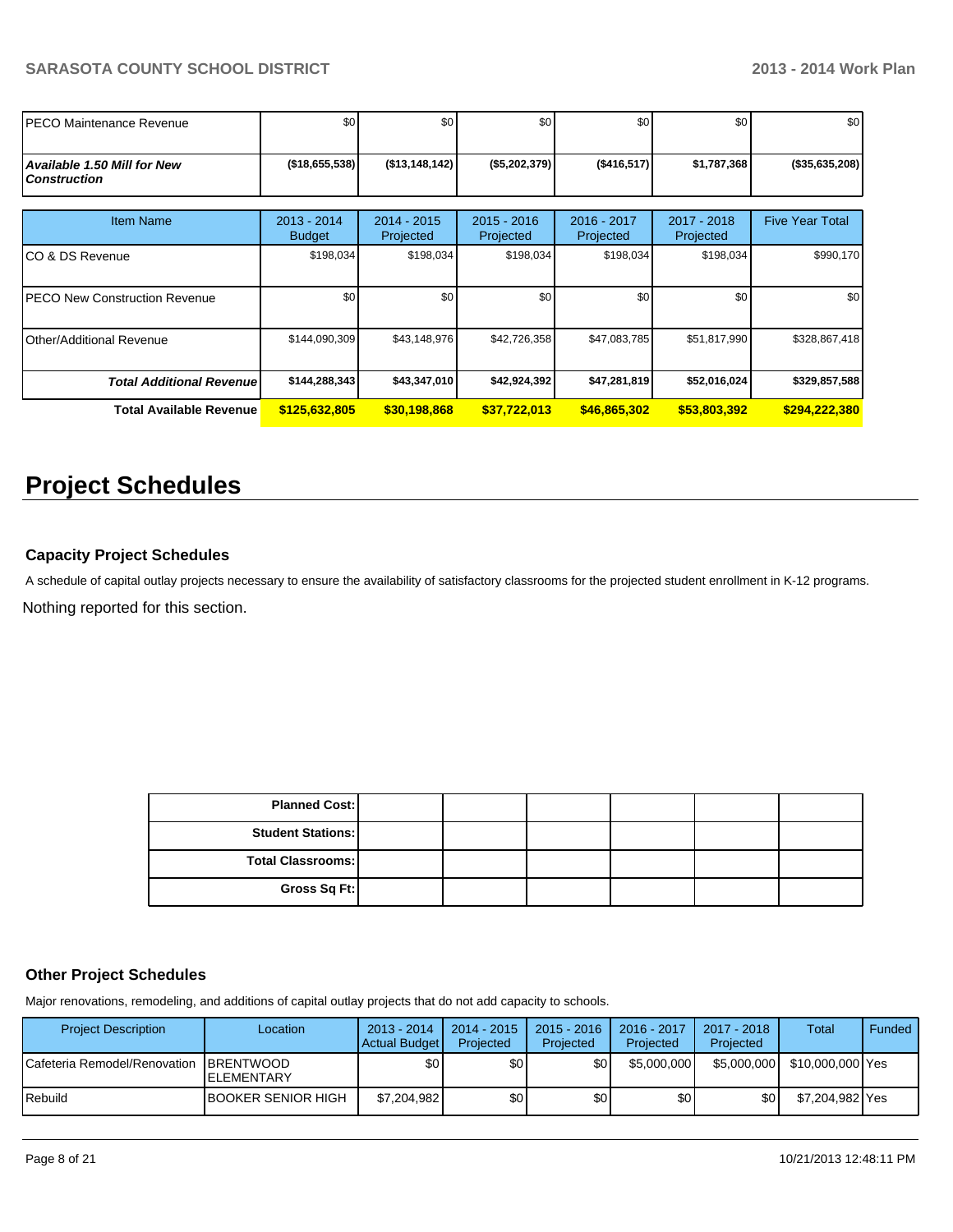| Rebuild                                   | <b>VENICE SENIOR HIGH</b>                              | \$27,244,882  | \$0         | \$0          | \$0          | \$0          | \$27,244,882 Yes             |  |
|-------------------------------------------|--------------------------------------------------------|---------------|-------------|--------------|--------------|--------------|------------------------------|--|
| <b>Final Construction Costs</b>           | <b>SUNCOAST</b><br>POLYTECHNICAL HIGH<br><b>SCHOOL</b> | \$78,367      | \$0         | \$0          | \$0          | \$0          | \$78,367 Yes                 |  |
| Remodeling/Renovation of<br>entire campus | SARASOTA TECHNICAL<br><b>INSTITUTE</b>                 | \$11,318,092  | \$0         | \$0          | \$0          | \$0          | \$11,318,092 Yes             |  |
| <b>HVAC Renovations</b>                   | <b>SARASOTA MIDDLE</b>                                 | \$1,794,453   | \$0         | \$0          | \$0          | \$0          | \$1,794,453 Yes              |  |
| <b>HVAC Renovations</b>                   | LAUREL NOKOMIS<br><b>SCHOOL</b>                        | \$1,797,697   | \$0         | \$0          | \$0          | \$0          | \$1,797,697 Yes              |  |
| Rebuild                                   | <b>SARASOTA SENIOR</b><br><b>HIGH</b>                  | \$37,444,335  | \$0         | \$0          | \$0          | \$0          | \$37,444,335 Yes             |  |
| <b>HVAC Renovations</b>                   | <b>VENICE MIDDLE</b>                                   | \$0           | \$8,000,000 | \$0          | \$0          | \$0          | \$8,000,000 Yes              |  |
| <b>HVAC Renovations</b>                   | <b>BOOKER MIDDLE</b>                                   | \$4,122,766   | \$0         | \$0          | \$0          | \$0          | \$4,122,766 Yes              |  |
| <b>HVAC Renovations</b>                   | <b>FRUITVILLE</b><br><b>ELEMENTARY</b>                 | \$17,050      | \$0         | \$4,000,000  | \$1,000,000  | \$0          | \$5,017,050 Yes              |  |
| South County Bus Depot                    | Location not specified                                 | \$3,120,891   | \$0         | \$0          | \$0          | \$0          | \$3,120,891 Yes              |  |
| l Cafe/Art/Music<br>Remodel/Renovation    | <b>BAY HAVEN SCHOOL</b><br>OF BASICS PLUS              | \$8,000,000   | \$0         | \$0          | \$0          | \$0          | \$8,000,000 Yes              |  |
| <b>HVAC &amp; Remodel/Renovation</b>      | <b>PINE VIEW SCHOOL</b>                                | \$0           | \$0         | \$8,000,000  | \$11,000,000 | \$10,000,000 | \$29,000,000 Yes             |  |
|                                           |                                                        | \$102,143,515 | \$8,000,000 | \$12,000,000 | \$17,000,000 |              | \$15,000,000   \$154,143,515 |  |

#### **Additional Project Schedules**

Any projects that are not identified in the last approved educational plant survey.

Nothing reported for this section.

#### **Non Funded Growth Management Project Schedules**

Schedule indicating which projects, due to planned development, that CANNOT be funded from current revenues projected over the next five years.

Nothing reported for this section.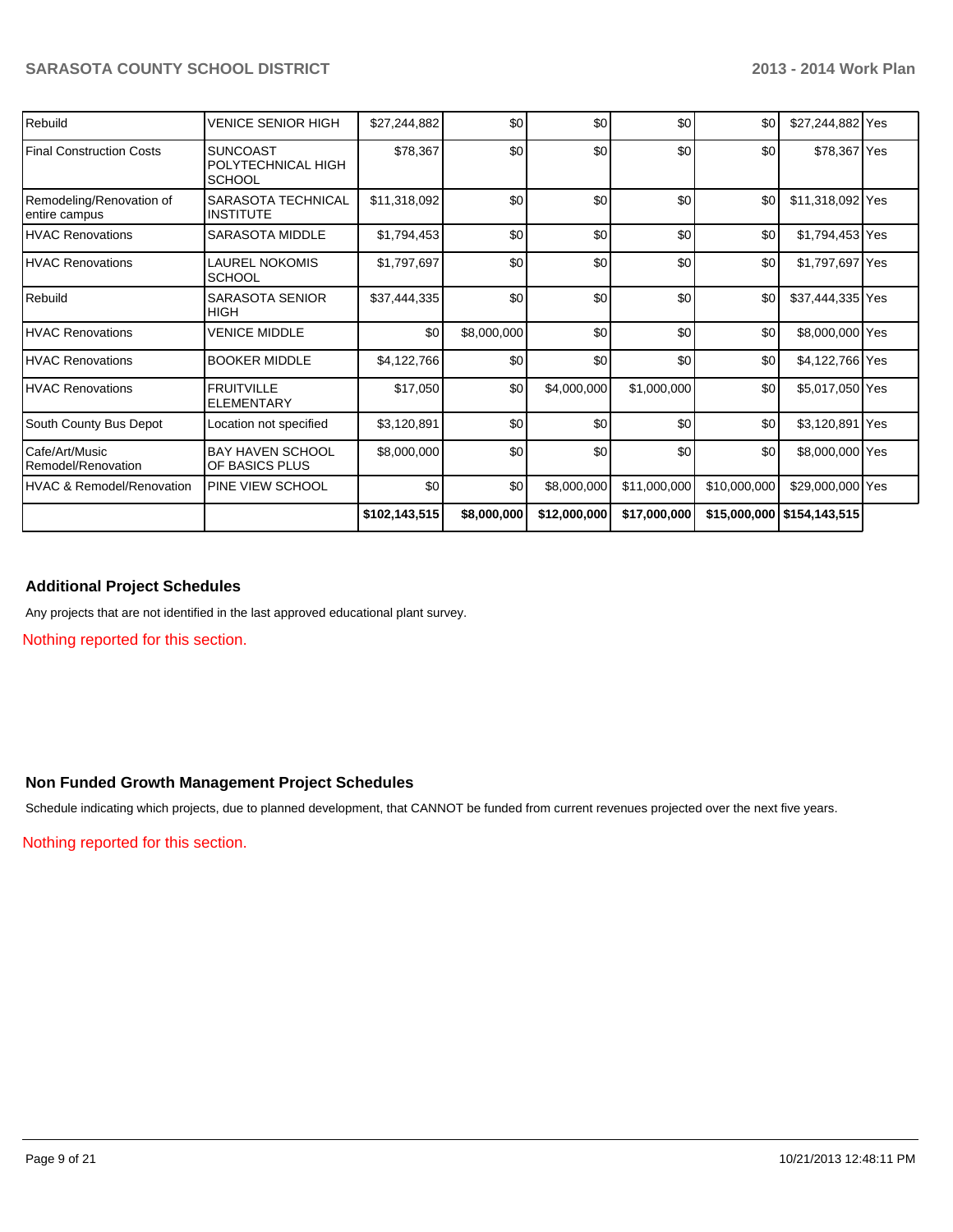# **Tracking**

## **Capacity Tracking**

| Location                                               | $2013 -$<br>2014 Satis.<br>Stu. Sta. | Actual<br>$2013 -$<br><b>2014 FISH</b><br>Capacity | Actual<br>$2012 -$<br>2013<br><b>COFTE</b> | # Class<br>Rooms | Actual<br>Average<br>$2013 -$<br>2014 Class<br><b>Size</b> | Actual<br>$2013 -$<br>2014<br>Utilization | <b>New</b><br>Stu.<br>Capacity | <b>New</b><br>Rooms to<br>be<br>Added/Re<br>moved | Projected<br>$2017 -$<br>2018<br><b>COFTE</b> | Projected<br>$2017 -$<br>2018<br><b>Utilization</b> | Projected<br>$2017 -$<br>2018 Class<br><b>Size</b> |
|--------------------------------------------------------|--------------------------------------|----------------------------------------------------|--------------------------------------------|------------------|------------------------------------------------------------|-------------------------------------------|--------------------------------|---------------------------------------------------|-----------------------------------------------|-----------------------------------------------------|----------------------------------------------------|
| <b>ALTA VISTA</b><br><b>ELEMENTARY</b>                 | 935                                  | 935                                                | 563                                        | 49               | 11                                                         | 60.00 %                                   | $\mathbf 0$                    | $\Omega$                                          | 550                                           | 59.00 %                                             | 11                                                 |
| PINE VIEW SCHOOL                                       | 2,193                                | 1,973                                              | 2,230                                      | 96               | 23                                                         | 113.00%                                   | 0                              | $\Omega$                                          | 2,140                                         | 108.00%                                             | 22                                                 |
| <b>SARASOTA SENIOR</b><br><b>HIGH</b>                  | 3,223                                | 3,061                                              | 1,847                                      | 137              | 13                                                         | 60.00 %                                   | $-600$                         | $-25$                                             | 1,800                                         | 73.00 %                                             | 16                                                 |
| <b>BAY HAVEN SCHOOL</b><br>OF BASICS PLUS              | 701                                  | 701                                                | 579                                        | 36               | 16                                                         | 83.00 %                                   | 0                              | $\Omega$                                          | 555                                           | 79.00 %                                             | 15                                                 |
| <b>BOOKER SENIOR HIGH</b>                              | 1,682                                | 1,597                                              | 918                                        | 72               | 13                                                         | 58.00 %                                   | 0                              | $\mathbf 0$                                       | 1,000                                         | 63.00 %                                             | 14                                                 |
| <b>BRENTWOOD</b><br><b>ELEMENTARY</b>                  | 1,043                                | 1,043                                              | 642                                        | 55               | 12                                                         | 62.00 %                                   | 0                              | $\Omega$                                          | 470                                           | 45.00 %                                             | 9                                                  |
| <b>ATWATER</b><br><b>ELEMENTARY</b>                    | 1,028                                | 1,028                                              | 709                                        | 55               | 13                                                         | 69.00 %                                   | 0                              | $\Omega$                                          | 620                                           | 60.00 %                                             | 11                                                 |
| <b>CRANBERRY</b><br><b>ELEMENTARY</b>                  | 957                                  | 957                                                | 759                                        | 50               | 15                                                         | 79.00 %                                   | 0                              | $\Omega$                                          | 690                                           | 72.00 %                                             | 14                                                 |
| PHOENIX ACADEMY                                        | 288                                  | 288                                                | 193                                        | 12               | 16                                                         | 67.00 %                                   | $-288$                         | $-12$                                             | $\mathbf 0$                                   | 0.00%                                               | $\mathbf 0$                                        |
| <b>TATUM RIDGE</b><br><b>ELEMENTARY</b>                | 875                                  | 875                                                | 682                                        | 47               | 15                                                         | 78.00 %                                   | $-100$                         | $-5$                                              | 710                                           | 92.00%                                              | 17                                                 |
| <b>LAMARQUE</b><br><b>ELEMENTARY</b>                   | 1,376                                | 1,376                                              | 863                                        | 73               | 12                                                         | 63.00 %                                   | $-170$                         | $-8$                                              | 820                                           | 68.00 %                                             | 13                                                 |
| <b>WOODLAND MIDDLE</b><br><b>SCHOOL</b>                | 1,567                                | 1,410                                              | 747                                        | 67               | 11                                                         | 53.00 %                                   | 0                              | $\Omega$                                          | 660                                           | 47.00%                                              | 10                                                 |
| <b>SUNCOAST</b><br>POLYTECHNICAL HIGH<br><b>SCHOOL</b> | 606                                  | 484                                                | 414                                        | 24               | 17                                                         | 86.00 %                                   | 0                              | $\Omega$                                          | 520                                           | 107.00%                                             | 22                                                 |
| <b>LAUREL NOKOMIS</b><br><b>SCHOOL</b>                 | 2,181                                | 1,962                                              | 988                                        | 98               | 10                                                         | 50.00 %                                   | $-132$                         | -6                                                | 970                                           | 53.00 %                                             | 11                                                 |
| <b>SARASOTA MIDDLE</b>                                 | 1,676                                | 1,508                                              | 1,208                                      | 71               | 17                                                         | 80.00 %                                   | 0                              | $\Omega$                                          | 1,050                                         | 70.00%                                              | 15                                                 |
| <b>TOLEDO BLADE</b><br><b>ELEMENTARY</b>               | 987                                  | 987                                                | 673                                        | 53               | 13                                                         | 68.00 %                                   | -60                            | $-3$                                              | 545                                           | 59.00 %                                             | 11                                                 |
| <b>BOOKER MIDDLE</b>                                   | 2,011                                | 1,809                                              | 804                                        | 87               | 9                                                          | 44.00 %                                   | 0                              | $\Omega$                                          | 710                                           | 39.00 %                                             | 8                                                  |
| <b>NORTH PORT SENIOR</b><br>HIGH                       | 2,992                                | 2,842                                              | 2,147                                      | 127              | 17                                                         | 76.00 %                                   | $\Omega$                       | $\Omega$                                          | 2,100                                         | 74.00 %                                             | 17                                                 |
| HERON CREEK MIDDLE                                     | 1,825                                | 1,642                                              | 881                                        | 80               | 11                                                         | 54.00 %                                   | $-80$                          | -4                                                | 900                                           | 58.00 %                                             | 12                                                 |
| <b>AMI KIDS</b>                                        | 289                                  | 289                                                | 42                                         | 13               | $\overline{3}$                                             | 15.00 %                                   | $-289$                         | $-13$                                             | 0                                             | 0.00%                                               | 0                                                  |
| <b>VENICE MIDDLE</b>                                   | 1,663                                | 1,496                                              | 666                                        | 70               | 10 <sup>1</sup>                                            | 44.00 %                                   | $-140$                         | $-6$                                              | 500                                           | 37.00 %                                             | 8                                                  |
| GLENALLEN<br><b>ELEMENTARY</b>                         | 1,020                                | 1,020                                              | 680                                        | 56               | 12                                                         | 67.00 %                                   | $-60$                          | $-3$                                              | 460                                           | 48.00 %                                             | 9                                                  |
| <b>LAKEVIEW</b><br><b>ELEMENTARY</b>                   | 886                                  | 886                                                | 599                                        | 45               | 13                                                         | 68.00 %                                   | $-100$                         | $-5$                                              | 530                                           | 67.00%                                              | 13                                                 |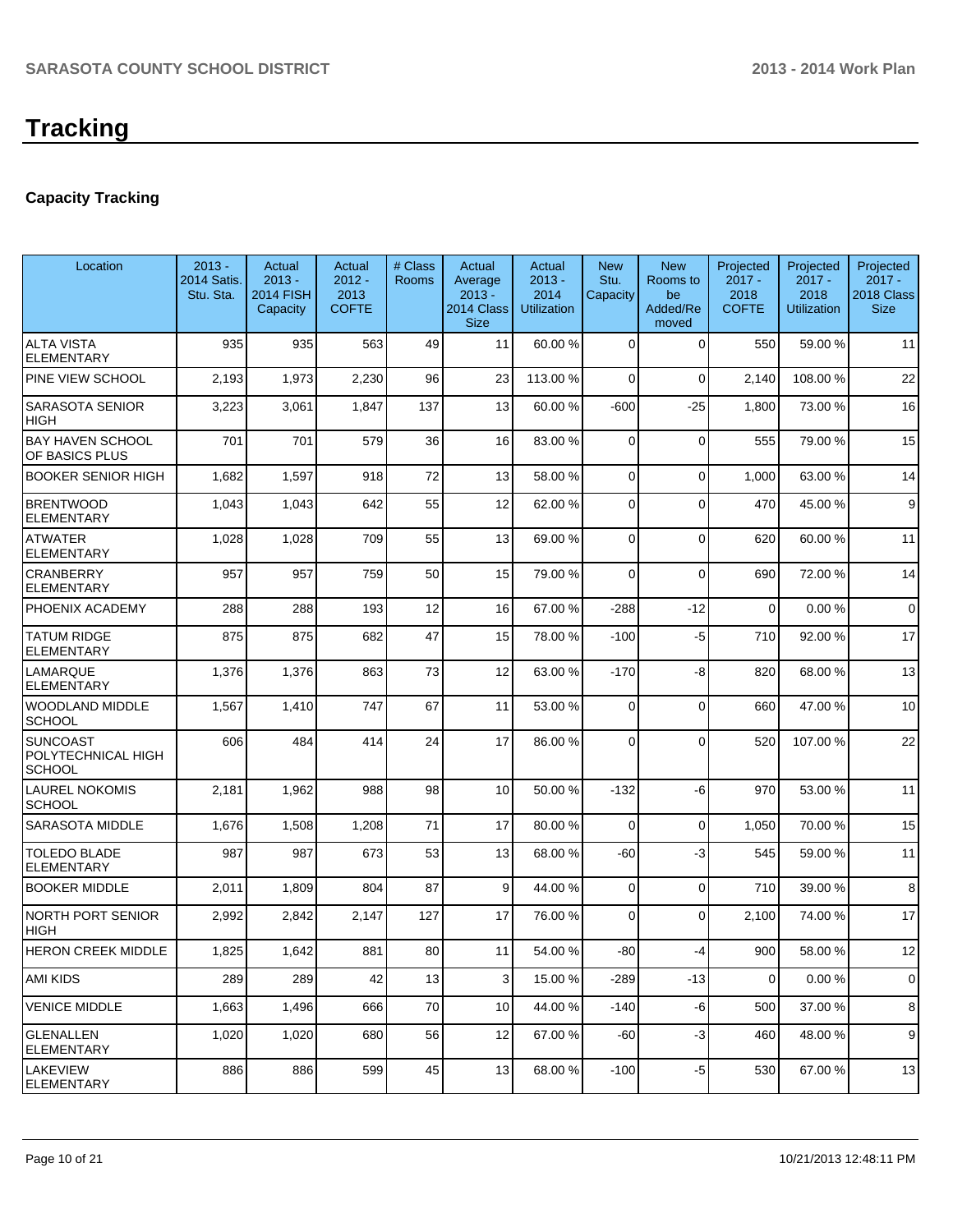| ITAYLOR RANCH<br><b>ELEMENTARY</b>            | 933    | 933    | 645    | 50    | 13             | 69.00 %  | $\Omega$       | $\Omega$     | 593    | 64.00%  | 12             |
|-----------------------------------------------|--------|--------|--------|-------|----------------|----------|----------------|--------------|--------|---------|----------------|
| <b>EMMA E BOOKER</b><br><b>ELEMENTARY</b>     | 882    | 882    | 513    | 48    | 11             | 58.00 %  | $-80$          | $-4$         | 510    | 64.00%  | 12             |
| <b>WILKINSON</b><br><b>ELEMENTARY</b>         | 786    | 786    | 512    | 44    | 12             | 65.00 %  | $\Omega$       | $\Omega$     | 430    | 55.00 % | 10             |
| OAK PARK SCHOOL                               | 666    | 666    | 344    | 60    | 6 <sup>1</sup> | 52.00 %  | $\Omega$       | $\Omega$     | 350    | 53.00 % | 6              |
| <b>TRIAD</b>                                  | 201    | 201    | 85     | 11    | 8 <sup>1</sup> | 42.00 %  | 75             | 3            | 120    | 43.00 % | $\overline{9}$ |
| <b>ASHTON ELEMENTARY</b>                      | 908    | 908    | 819    | 49    | 17             | 90.00 %  | $-100$         | $-5$         | 700    | 87.00 % | 16             |
| <b>GARDEN ELEMENTARY</b>                      | 751    | 751    | 596    | 39    | 15             | 79.00 %  | $-120$         | $-6$         | 465    | 74.00%  | 14             |
| <b>SARASOTA TECHNICAL</b><br><b>INSTITUTE</b> | 2,407  | 2,888  | 286    | 131   | $\overline{2}$ | 10.00 %  | $\Omega$       | $\Omega$     | 300    | 10.00%  | $\overline{2}$ |
| <b>SOUTHSIDE</b><br><b>ELEMENTARY</b>         | 851    | 851    | 769    | 43    | 18             | 90.00 %  | $\Omega$       | $\Omega$     | 690    | 81.00%  | 16             |
| <b>TUTTLE ELEMENTARY</b>                      | 921    | 921    | 666    | 50    | 13             | 72.00 %  | $\Omega$       | $\Omega$     | 620    | 67.00%  | 12             |
| <b>VENICE ELEMENTARY</b>                      | 784    | 784    | 572    | 43    | 13             | 73.00 %  | $\Omega$       | $\Omega$     | 530    | 68.00%  | 12             |
| <b>VENICE SENIOR HIGH</b>                     | 4,582  | 4,352  | 1,769  | 192   | $\overline{9}$ | 41.00 %  | $-2,255$       | $-90$        | 1.789  | 85.00 % | 18             |
| <b>GOCIO ELEMENTARY</b>                       | 1,069  | 1,069  | 763    | 58    | 13             | 71.00 %  | $-70$          | $-4$         | 600    | 60.00%  | 11             |
| <b>GULF GATE</b><br><b>ELEMENTARY</b>         | 913    | 913    | 713    | 50    | 14             | 78.00 %  | $\Omega$       | 0            | 650    | 71.00 % | 13             |
| <b>BROOKSIDE MIDDLE</b>                       | 1,649  | 1,484  | 838    | 71    | 12             | 57.00 %  | $\overline{0}$ | $\mathbf 0$  | 810    | 55.00 % | 11             |
| <b>ENGLEWOOD</b><br><b>ELEMENTARY</b>         | 698    | 698    | 469    | 37    | 13             | 67.00 %  | $-20$          | $-1$         | 460    | 68.00%  | 13             |
| IFRUITVILLE<br><b>IELEMENTARY</b>             | 1,050  | 1,050  | 771    | 56    | 14             | 73.00 %  | -40            | $-2$         | 680    | 67.00%  | 13             |
| <b>MCINTOSH MIDDLE</b>                        | 1,417  | 1,275  | 848    | 61    | 14             | 66.00 %  | $\Omega$       | $\mathbf{0}$ | 815    | 64.00%  | 13             |
| PHILLIPPI SHORES<br><b>ELEMENTARY</b>         | 731    | 731    | 751    | 39    | 19             | 103.00 % | $\Omega$       | $\Omega$     | 720    | 98.00 % | 18             |
| <b>RIVERVIEW SENIOR</b><br><b>HIGH</b>        | 2.786  | 2.646  | 2.458  | 118   | 21             | 93.00 %  | $\Omega$       | $\Omega$     | 2.380  | 90.00 % | 20             |
|                                               | 56,989 | 54,958 | 35,021 | 2,723 | 13             | 63.72%   | $-4,629$       | $-199$       | 32,512 | 64.60%  | 13             |

The COFTE Projected Total (32,512) for 2017 - 2018 must match the Official Forecasted COFTE Total (32,512 ) for 2017 - 2018 before this section can be completed. In the event that the COFTE Projected Total does not match the Official forecasted COFTE, then the Balanced Projected COFTE Table should be used to balance COFTE.

| Projected COFTE for 2017 - 2018 |        |  |  |  |  |  |
|---------------------------------|--------|--|--|--|--|--|
| Elementary (PK-3)               | 10,579 |  |  |  |  |  |
| Middle (4-8)                    | 12,412 |  |  |  |  |  |
| High (9-12)                     | 9,521  |  |  |  |  |  |
|                                 | 32,512 |  |  |  |  |  |

| <b>Grade Level Type</b> | <b>Balanced Projected</b><br>COFTE for 2017 - 2018 |
|-------------------------|----------------------------------------------------|
| Elementary (PK-3)       |                                                    |
| Middle (4-8)            |                                                    |
| High (9-12)             |                                                    |
|                         | 32,51                                              |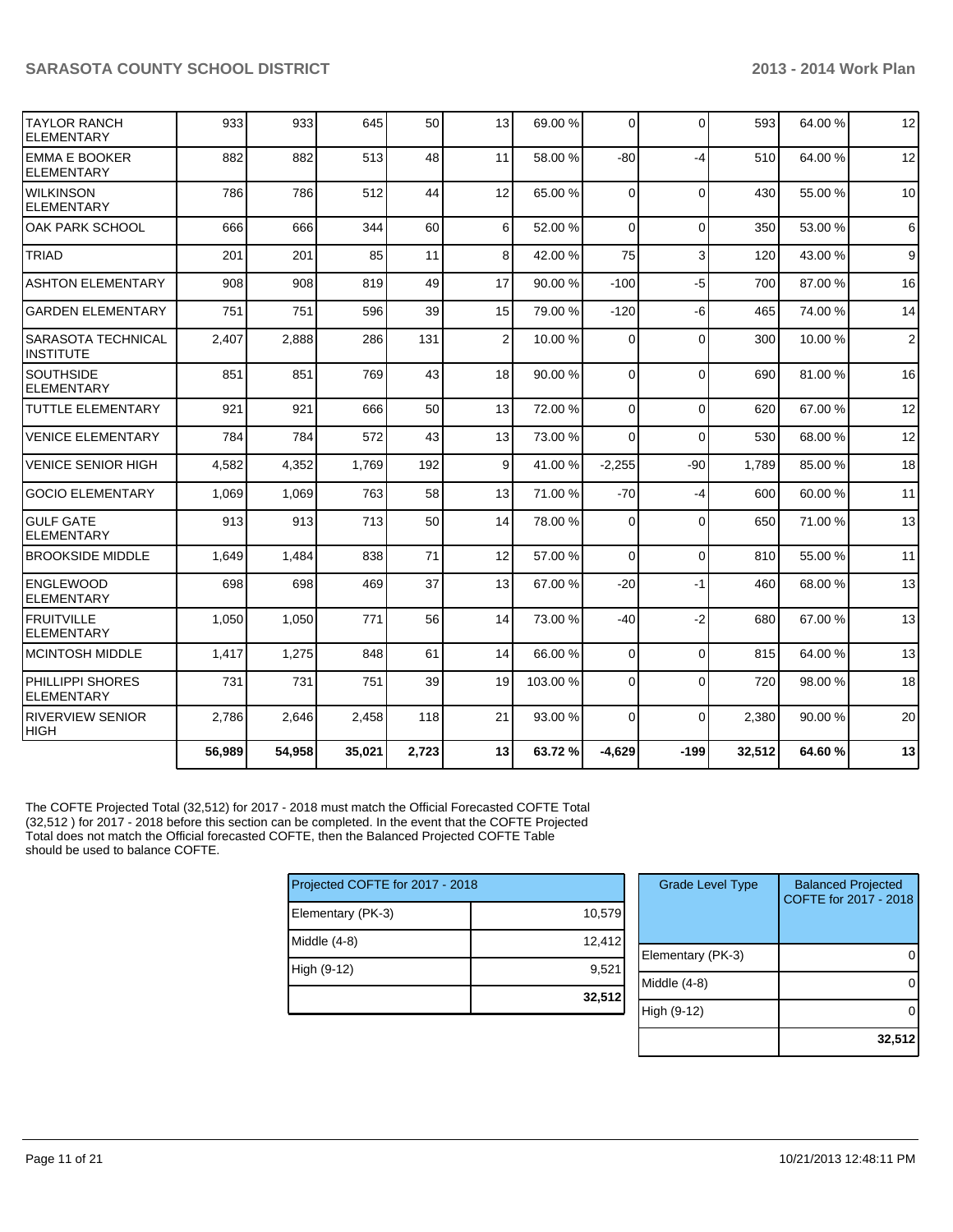#### **Relocatable Replacement**

Number of relocatable classrooms clearly identified and scheduled for replacement in the school board adopted financially feasible 5-year district work program.

| Location                               | $2013 - 2014$   | 2014 - 2015 | $2015 - 2016$ | 2016 - 2017 | 2017 - 2018 | Year 5 Total    |
|----------------------------------------|-----------------|-------------|---------------|-------------|-------------|-----------------|
| <b>IPINE VIEW SCHOOL</b>               |                 |             |               |             | 20          | 20              |
| ISARASOTA SENIOR HIGH                  |                 |             |               |             |             |                 |
| BAY HAVEN SCHOOL OF BASICS PLUS        |                 |             |               |             |             |                 |
| ISARASOTA TECHNICAL INSTITUTE          | 30 <sub>l</sub> |             |               |             |             | 30 <sub>1</sub> |
| <b>Total Relocatable Replacements:</b> | 30 <sub>l</sub> |             | 12            |             | 20          | 62              |

### **Charter Schools Tracking**

Information regarding the use of charter schools.

| Location-Type                            | # Relocatable<br>units or<br>permanent<br>classrooms | Owner          | <b>Year Started or</b><br><b>Scheduled</b> | <b>Student</b><br><b>Stations</b> | <b>Students</b><br>Enrolled | Years in<br>Contract | <b>Total Charter</b><br><b>Students</b><br>projected for<br>2017 - 2018 |
|------------------------------------------|------------------------------------------------------|----------------|--------------------------------------------|-----------------------------------|-----------------------------|----------------------|-------------------------------------------------------------------------|
| Island Village Montessori                |                                                      | 23 COMBINATION | 2001                                       | 675                               | 571                         | 15                   | 809                                                                     |
| Sarasota Military Academy                |                                                      | 49 COMBINATION | 2002                                       | 1,350                             | 1,059                       | 10                   | 989                                                                     |
| Sarasota School of Arts &<br>Sciences    |                                                      | 50 COMBINATION | 1997                                       | 1,104                             | 753                         | 10                   | 750                                                                     |
| Sarasota Suncoast Academy                |                                                      | 28 COMBINATION | 2004                                       | 492                               | 482                         | 15                   | 780                                                                     |
| Student Leadership Academy               |                                                      | 20 COMBINATION | 2004                                       | 330                               | 320                         | 15                   | 330                                                                     |
| Suncoast School of Innovative<br>Studies |                                                      | 20 COMBINATION | 1998                                       | 532                               | 408                         | 5                    | 443                                                                     |
| Imagine School at North Port             |                                                      | 62 COMBINATION | 2008                                       | 1,270                             | 1,033                       | 5                    | 1,162                                                                   |
| Imagine School at Palmer Ranch           |                                                      | 45 COMBINATION | 2009                                       | 681                               | 570                         | 5                    | 785                                                                     |
| Strength and Knowledge at the Y          |                                                      | 15 COMBINATION | 2011                                       | 350                               | 325                         | 5                    | 330                                                                     |
| Sarasota Academy of the Arts             |                                                      | 10 COMBINATION | 2013                                       | 258                               | 202                         | 5                    | 236                                                                     |
|                                          | 322                                                  |                |                                            | 7,042                             | 5,723                       |                      | 6,614                                                                   |

#### **Special Purpose Classrooms Tracking**

The number of classrooms that will be used for certain special purposes in the current year, by facility and type of classroom, that the district will, 1), not use for educational purposes, and 2), the co-teaching classrooms that are not open plan classrooms and will be used for educational purposes.

| School                      | School Type                            | # of Elementary<br>K-3 Classrooms | # of Middle 4-8<br><b>Classrooms</b> | # of High $9-12$<br><b>Classrooms</b> | # of $ESE$<br><b>Classrooms</b> | # of Combo<br>Classrooms | <b>Total</b><br>Classrooms        |
|-----------------------------|----------------------------------------|-----------------------------------|--------------------------------------|---------------------------------------|---------------------------------|--------------------------|-----------------------------------|
|                             | <b>Total Educational Classrooms: I</b> |                                   |                                      |                                       |                                 |                          |                                   |
|                             |                                        |                                   |                                      |                                       |                                 |                          |                                   |
| School                      | School Type                            | # of Elementary<br>K-3 Classrooms | # of Middle 4-8<br><b>Classrooms</b> | # of High $9-12$<br><b>Classrooms</b> | # of $ESE$<br><b>Classrooms</b> | # of Combo<br>Classrooms | <b>Total</b><br><b>Classrooms</b> |
| <b>SOUTHSIDE ELEMENTARY</b> | Co-Teaching                            |                                   |                                      |                                       |                                 |                          |                                   |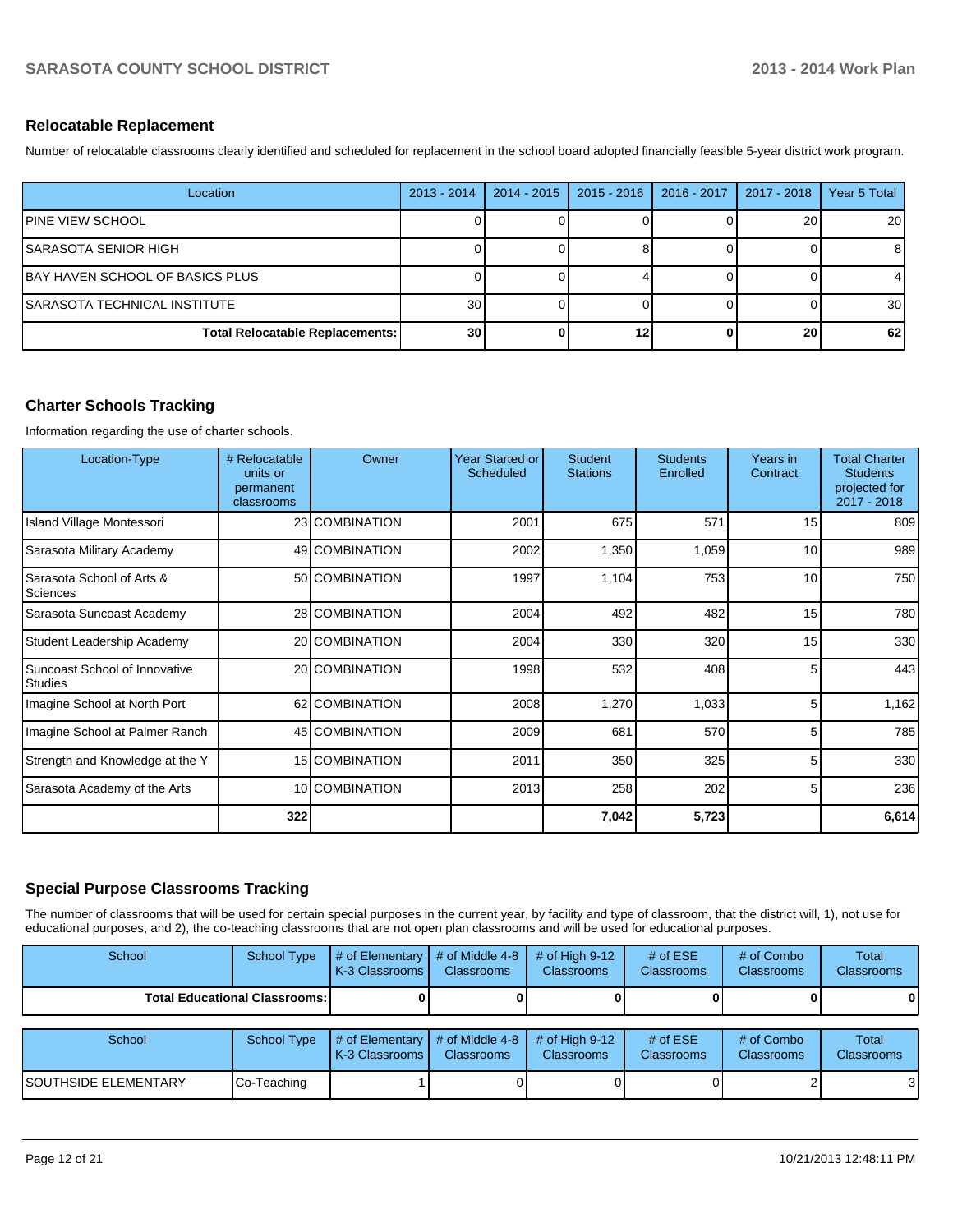| ITUTTLE ELEMENTARY       | Co-Teaching                          |  |  |   |
|--------------------------|--------------------------------------|--|--|---|
| ITAYLOR RANCH ELEMENTARY | Co-Teaching                          |  |  |   |
|                          | <b>Total Co-Teaching Classrooms:</b> |  |  | 6 |

#### **Infrastructure Tracking**

**Necessary offsite infrastructure requirements resulting from expansions or new schools. This section should include infrastructure information related to capacity project schedules and other project schedules (Section 4).**

None

**Proposed location of planned facilities, whether those locations are consistent with the comprehensive plans of all affected local governments, and recommendations for infrastructure and other improvements to land adjacent to existing facilities. Provisions of 1013.33(12), (13) and (14) and 1013.36 must be addressed for new facilities planned within the 1st three years of the plan (Section 5).**

not applicable

**Consistent with Comp Plan?** Yes

#### **Net New Classrooms**

The number of classrooms, by grade level and type of construction, that were added during the last fiscal year.

| List the net new classrooms added in the 2012 - 2013 fiscal year.                                                                                       |                               |                                   | List the net new classrooms to be added in the 2013 - 2014 fiscal<br>vear. |                        |                              |                            |                                |                        |
|---------------------------------------------------------------------------------------------------------------------------------------------------------|-------------------------------|-----------------------------------|----------------------------------------------------------------------------|------------------------|------------------------------|----------------------------|--------------------------------|------------------------|
| "Classrooms" is defined as capacity carrying classrooms that are added to increase<br>capacity to enable the district to meet the Class Size Amendment. |                               |                                   | Totals for fiscal year 2013 - 2014 should match totals in Section 15A.     |                        |                              |                            |                                |                        |
| Location                                                                                                                                                | $2012 - 2013 \#$<br>Permanent | $2012 - 2013$ #<br><b>Modular</b> | $2012 - 2013$ #<br>Relocatable                                             | $2012 - 2013$<br>Total | $2013 - 2014$ #<br>Permanent | $2013 - 2014$ #<br>Modular | $2013 - 2014$ #<br>Relocatable | $2013 - 2014$<br>Total |
| Elementary (PK-3)                                                                                                                                       |                               |                                   |                                                                            |                        |                              |                            |                                |                        |
| $Middle (4-8)$                                                                                                                                          |                               |                                   |                                                                            |                        |                              |                            |                                |                        |
| High (9-12)                                                                                                                                             |                               |                                   |                                                                            |                        |                              |                            |                                |                        |
|                                                                                                                                                         |                               |                                   |                                                                            |                        |                              |                            |                                | 0                      |

#### **Relocatable Student Stations**

Number of students that will be educated in relocatable units, by school, in the current year, and the projected number of students for each of the years in the workplan.

| <b>Site</b>                   | $2013 - 2014$ | $2014 - 2015$ | $2015 - 2016$ | 2016 - 2017 | 2017 - 2018 | 5 Year Average |
|-------------------------------|---------------|---------------|---------------|-------------|-------------|----------------|
| <b>BROOKSIDE MIDDLE</b>       |               |               |               |             |             | $\Omega$       |
| lENGLEWOOD ELEMENTARY         | 54            | 54            | 34            | 34          | 20          | 39             |
| <b>IFRUITVILLE ELEMENTARY</b> | 294           | 218           | 218           | 218         | 218         | 233            |
| IMCINTOSH MIDDLE              | 44            |               |               |             |             | 9              |
| PHILLIPPI SHORES ELEMENTARY   |               |               |               |             |             | 0              |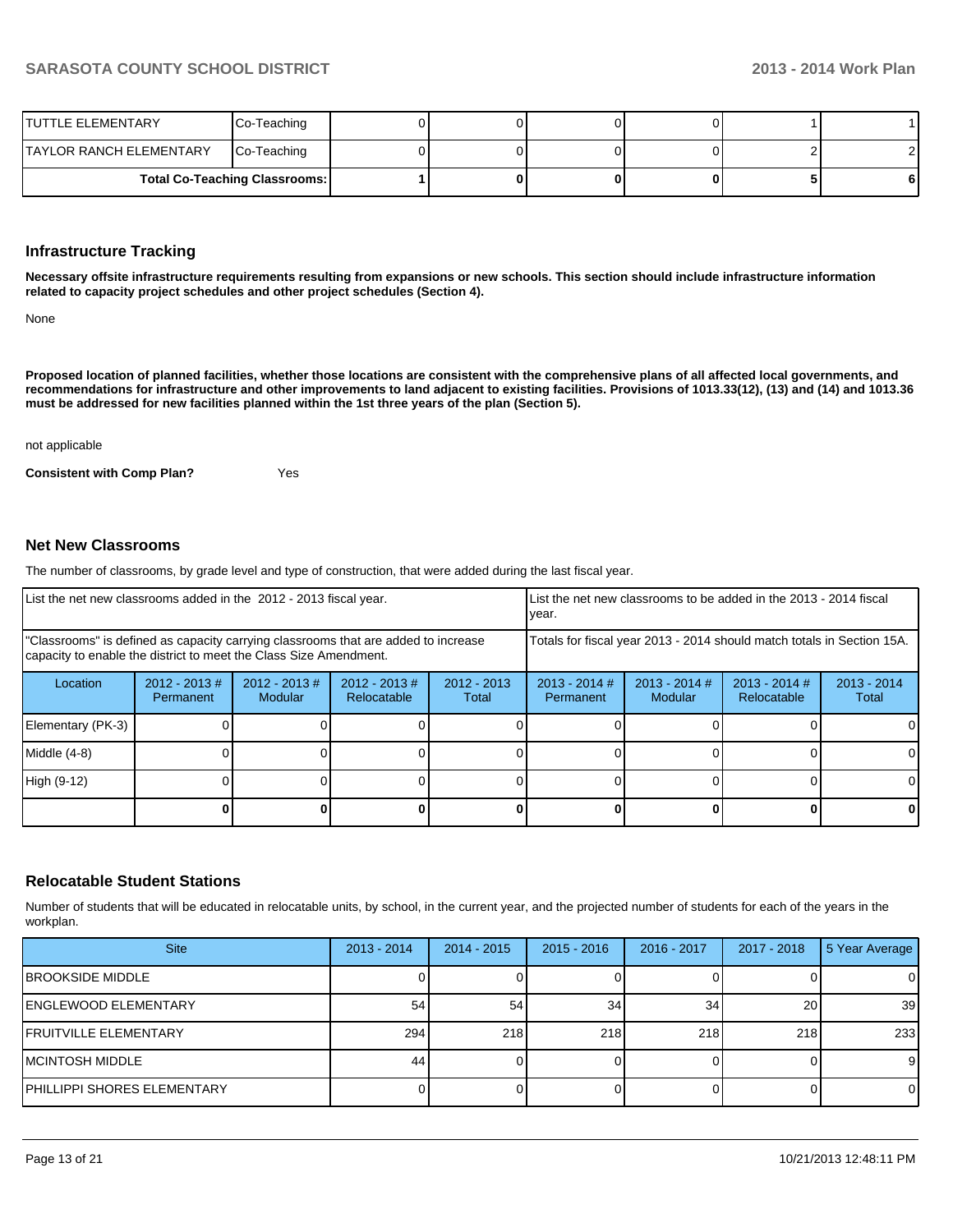| RIVERVIEW SENIOR HIGH                  | 0           | $\overline{0}$ | 0           | $\Omega$        | $\mathbf{0}$   | $\overline{0}$  |
|----------------------------------------|-------------|----------------|-------------|-----------------|----------------|-----------------|
| <b>BOOKER MIDDLE</b>                   | $\mathbf 0$ | 0              | 0           | $\Omega$        | $\overline{0}$ | $\overline{0}$  |
| NORTH PORT SENIOR HIGH                 | 50          | 25             | 0           | $\Omega$        | $\Omega$       | 15              |
| LAUREL NOKOMIS SCHOOL                  | 446         | 314            | 314         | 314             | 314            | 340             |
| <b>SARASOTA MIDDLE</b>                 | 132         | 0              | 0           | $\Omega$        | 0              | 26              |
| TOLEDO BLADE ELEMENTARY                | 134         | 74             | 74          | 74              | 74             | 86              |
| <b>SARASOTA SENIOR HIGH</b>            | 200         | 250            | 0           | $\Omega$        | $\mathbf 0$    | 90              |
| <b>BAY HAVEN SCHOOL OF BASICS PLUS</b> | 108         | 36             | 36          | $\Omega$        | $\overline{0}$ | 36              |
| <b>BOOKER SENIOR HIGH</b>              | 66          | 0              | 0           | $\Omega$        | $\overline{0}$ | 13              |
| <b>BRENTWOOD ELEMENTARY</b>            | $\Omega$    | $\mathbf 0$    | $\mathbf 0$ | $\Omega$        | $\overline{0}$ | $\overline{0}$  |
| <b>EMMA E BOOKER ELEMENTARY</b>        | 144         | 90             | 68          | 64              | 44             | 82              |
| <b>CRANBERRY ELEMENTARY</b>            | 196         | 138            | 78          | 44              | 24             | 96              |
| <b>TATUM RIDGE ELEMENTARY</b>          | 96          | 54             | 32          | 32              | 32             | 49              |
| LAMARQUE ELEMENTARY                    | 307         | 280            | 241         | 191             | 191            | 242             |
| <b>PHOENIX ACADEMY</b>                 | 0           | 0              | 0           | $\Omega$        | $\mathbf 0$    | $\overline{0}$  |
| <b>ALTA VISTA ELEMENTARY</b>           | 196         | 84             | 42          | $\Omega$        | $\overline{0}$ | 64              |
| PINE VIEW SCHOOL                       | 489         | 489            | 489         | 489             | 489            | 489             |
| <b>VENICE MIDDLE</b>                   | 418         | 330            | 308         | 278             | 278            | 322             |
| <b>GLENALLEN ELEMENTARY</b>            | 90          | 30             | 30          | 30              | 30             | 42              |
| <b>LAKEVIEW ELEMENTARY</b>             | 292         | 248            | 228         | 228             | 228            | 245             |
| TAYLOR RANCH ELEMENTARY                | 152         | 196            | 196         | 196             | 196            | 187             |
| <b>HERON CREEK MIDDLE</b>              | 118         | 38             | 38          | 38              | 38             | 54              |
| <b>WILKINSON ELEMENTARY</b>            | $\mathbf 0$ | 0              | 0           | $\Omega$        | $\mathbf 0$    | $\overline{0}$  |
| OAK PARK SCHOOL                        | 60          | 60             | 60          | 60              | 60             | 60              |
| <b>TRIAD</b>                           | 0           | 75             | 75          | 75              | 75             | 60              |
| <b>ASHTON ELEMENTARY</b>               | 174         | 94             | 74          | 74              | 74             | 98              |
| <b>GARDEN ELEMENTARY</b>               | 269         | 189            | 149         | 149             | 149            | 181             |
| <b>SARASOTA TECHNICAL INSTITUTE</b>    | 157         | 50             | 50          | 50              | 50             | 71              |
| <b>SOUTHSIDE ELEMENTARY</b>            | 25          | 25             | 0           | $\overline{0}$  | $\overline{0}$ | 10 <sup>1</sup> |
| <b>TUTTLE ELEMENTARY</b>               | 72          | 30             | 30          | 30 <sup>°</sup> | 30             | 38              |
| <b>VENICE ELEMENTARY</b>               | 18          | 18             | 18          | 18              | 18             | 18              |
| <b>VENICE SENIOR HIGH</b>              | 275         | 0              | 0           | $\Omega$        | $\mathbf 0$    | 55              |
| <b>GOCIO ELEMENTARY</b>                | 485         | 172            | 172         | 172             | 172            | 235             |
| <b>GULF GATE ELEMENTARY</b>            | 0           | 0              | 0           | 0               | 0              | $\overline{0}$  |
| WOODLAND MIDDLE SCHOOL                 | 0           | 0              | 0           | $\overline{0}$  | $\overline{0}$ | $\overline{0}$  |
| SUNCOAST POLYTECHNICAL HIGH SCHOOL     | 0           | 0              | 0           | $\overline{0}$  | $\overline{0}$ | $\overline{0}$  |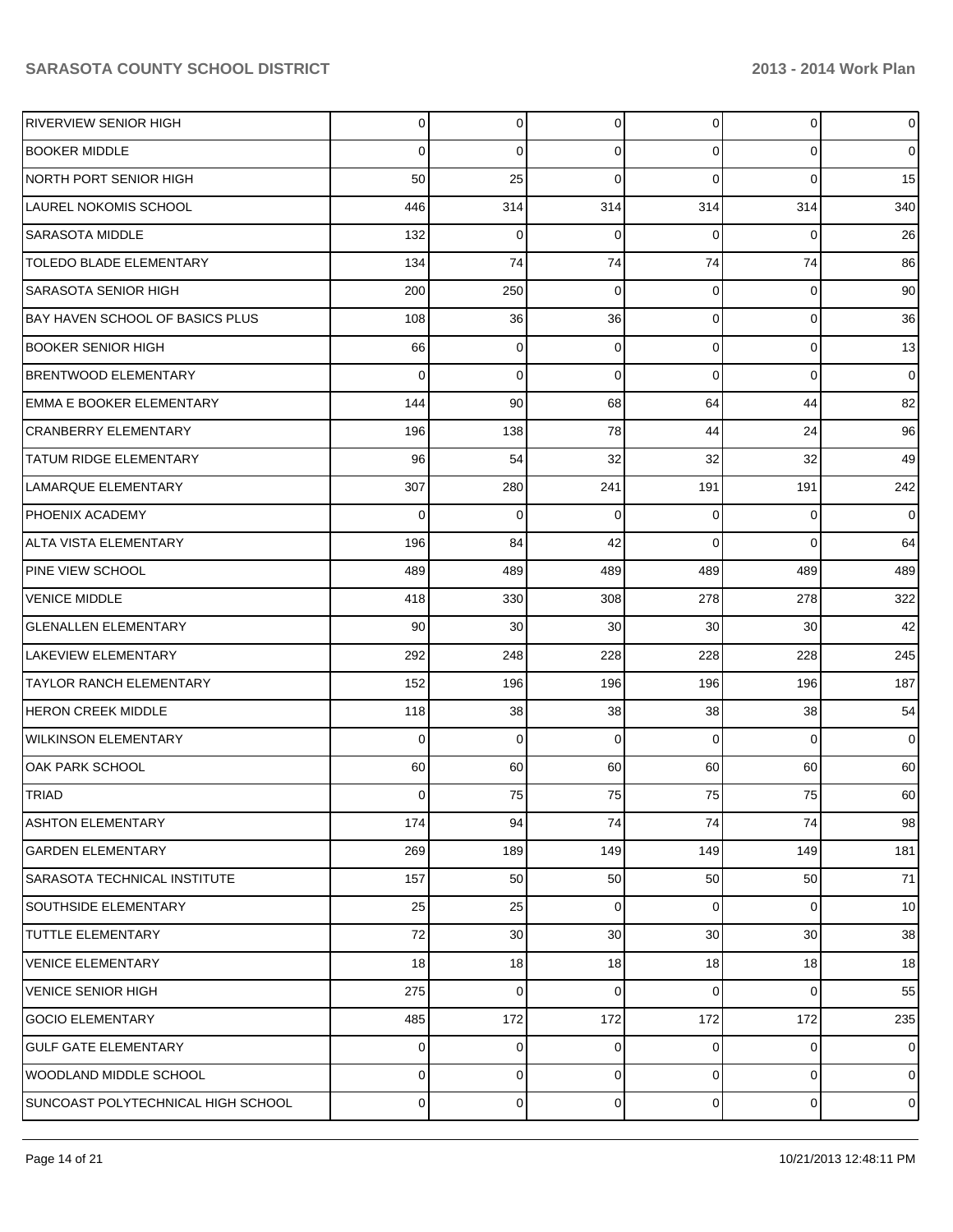| IATWATER ELEMENTARY |                     |  |  |                           |
|---------------------|---------------------|--|--|---------------------------|
| IAMI KIDS           | $\alpha$<br>$\cdot$ |  |  | $\ddot{\phantom{1}}$<br>৬ |

| Totals for SARASOTA COUNTY SCHOOL DISTRICT        |        |         |        |        |        |        |
|---------------------------------------------------|--------|---------|--------|--------|--------|--------|
| Total students in relocatables by year.           | 5,655  | 3,661   | 3,054  | 2,858  | 2,804  | 3,606  |
| Total number of COFTE students projected by year. | 34,306 | 33.6931 | 33.166 | 32.764 | 32.512 | 33,288 |
| Percent in relocatables by year.                  | $16\%$ | 11%     | 9%     | 9%     | 9 % l  | 11 %   |

#### **Leased Facilities Tracking**

Exising leased facilities and plans for the acquisition of leased facilities, including the number of classrooms and student stations, as reported in the educational plant survey, that are planned in that location at the end of the five year workplan.

| Location                            | # of Leased<br>Classrooms 2013 -<br>2014 | <b>FISH Student</b><br><b>Stations</b> | Owner | # of Leased<br>Classrooms 2017 -<br>2018 | <b>FISH Student</b><br><b>Stations</b> |
|-------------------------------------|------------------------------------------|----------------------------------------|-------|------------------------------------------|----------------------------------------|
| ALTA VISTA ELEMENTARY               | 0                                        | $\Omega$                               |       | 0                                        | $\overline{0}$                         |
| PINE VIEW SCHOOL                    | 0                                        | $\Omega$                               |       | 0                                        | $\overline{0}$                         |
| SARASOTA SENIOR HIGH                | 0                                        | $\Omega$                               |       | $\Omega$                                 | $\overline{0}$                         |
| BAY HAVEN SCHOOL OF BASICS PLUS     | 0                                        | $\Omega$                               |       | 0                                        | $\overline{0}$                         |
| <b>BRENTWOOD ELEMENTARY</b>         | 0                                        | $\Omega$                               |       | 0                                        | $\overline{0}$                         |
| <b>BROOKSIDE MIDDLE</b>             | 0                                        | $\Omega$                               |       | 0                                        | $\mathsf{O}$                           |
| <b>ENGLEWOOD ELEMENTARY</b>         | U                                        | $\Omega$                               |       | C                                        | $\mathsf{O}$                           |
| <b>FRUITVILLE ELEMENTARY</b>        | 0                                        | $\Omega$                               |       | 0                                        | $\overline{0}$                         |
| MCINTOSH MIDDLE                     | 0                                        | $\Omega$                               |       | $\Omega$                                 | $\overline{0}$                         |
| PHILLIPPI SHORES ELEMENTARY         | 0                                        | $\Omega$                               |       | $\Omega$                                 | $\overline{0}$                         |
| <b>TUTTLE ELEMENTARY</b>            | 0                                        | $\Omega$                               |       | $\Omega$                                 | $\overline{0}$                         |
| <b>VENICE ELEMENTARY</b>            | $\Omega$                                 | $\Omega$                               |       | $\Omega$                                 | $\overline{0}$                         |
| <b>VENICE SENIOR HIGH</b>           | 0                                        | $\Omega$                               |       | $\Omega$                                 | $\Omega$                               |
| <b>GULF GATE ELEMENTARY</b>         | $\Omega$                                 | $\Omega$                               |       | 0                                        | $\overline{0}$                         |
| <b>WILKINSON ELEMENTARY</b>         | 0                                        | $\Omega$                               |       | C                                        | $\overline{0}$                         |
| <b>TRIAD</b>                        | 0                                        | $\Omega$                               |       | 0                                        | $\overline{0}$                         |
| <b>ASHTON ELEMENTARY</b>            | 0                                        | $\Omega$                               |       | $\Omega$                                 | $\overline{0}$                         |
| <b>GARDEN ELEMENTARY</b>            | $\Omega$                                 | $\Omega$                               |       | $\Omega$                                 | $\overline{0}$                         |
| <b>SARASOTA TECHNICAL INSTITUTE</b> | 0                                        | 0                                      |       | 0                                        | $\overline{0}$                         |
| <b>VENICE MIDDLE</b>                | 0                                        | $\Omega$                               |       | 0                                        | $\overline{0}$                         |
| <b>GLENALLEN ELEMENTARY</b>         | $\Omega$                                 | $\Omega$                               |       | $\Omega$                                 | $\overline{0}$                         |
| <b>LAKEVIEW ELEMENTARY</b>          | $\Omega$                                 | $\Omega$                               |       | $\Omega$                                 | $\overline{0}$                         |
| <b>TAYLOR RANCH ELEMENTARY</b>      | 0                                        | $\Omega$                               |       | C                                        | $\overline{0}$                         |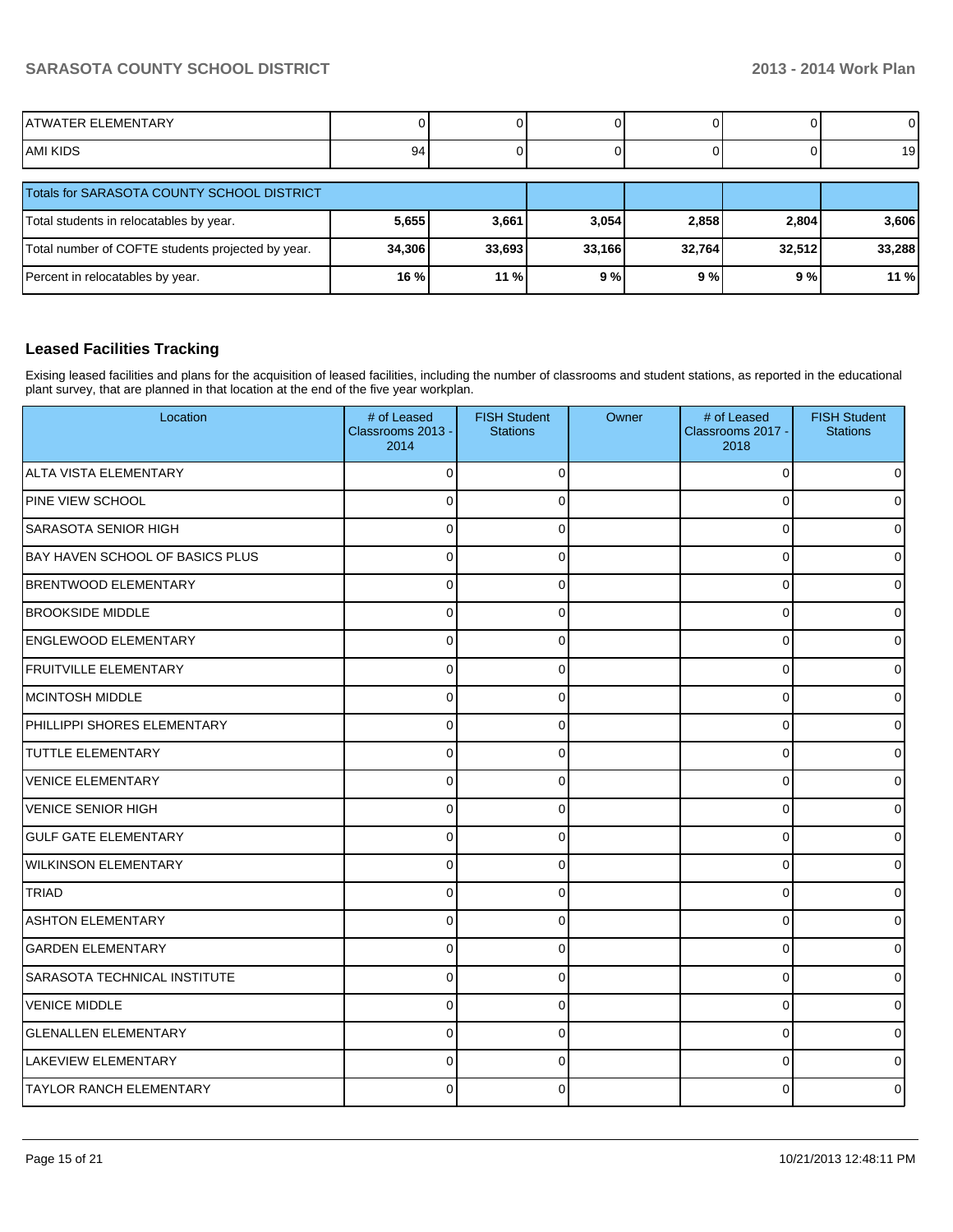| <b>EMMA E BOOKER ELEMENTARY</b>    | 0            | O        | $\Omega$ | $\circ$        |
|------------------------------------|--------------|----------|----------|----------------|
| <b>TOLEDO BLADE ELEMENTARY</b>     | 0            | 0        | $\Omega$ | $\overline{0}$ |
| <b>BOOKER MIDDLE</b>               | $\Omega$     | 0        | 0        | $\overline{0}$ |
| INORTH PORT SENIOR HIGH            | 0            |          | 0        | 01             |
| <b>HERON CREEK MIDDLE</b>          | $\Omega$     |          | 0        | $\overline{0}$ |
| CRANBERRY ELEMENTARY               | 0            |          | $\Omega$ | $\overline{0}$ |
| <b>PHOENIX ACADEMY</b>             | $\Omega$     | $\Omega$ | 0        | $\overline{0}$ |
| <b>TATUM RIDGE ELEMENTARY</b>      | 0            | 0        | 0        | 01             |
| LAMARQUE ELEMENTARY                | 0            | 0        | 0        | $\overline{0}$ |
| WOODLAND MIDDLE SCHOOL             | 0            |          | 0        | $\overline{0}$ |
| SUNCOAST POLYTECHNICAL HIGH SCHOOL | $\Omega$     | O        | $\Omega$ | $\overline{0}$ |
| <b>ATWATER ELEMENTARY</b>          | $\Omega$     | $\Omega$ | 0        | $\overline{0}$ |
| <b>BOOKER SENIOR HIGH</b>          | 0            | 0        | 0        | $\overline{0}$ |
| <b>RIVERVIEW SENIOR HIGH</b>       | U            |          | 0        | $\overline{0}$ |
| SOUTHSIDE ELEMENTARY               | <sup>0</sup> |          | $\Omega$ | $\overline{0}$ |
| GOCIO ELEMENTARY                   | $\Omega$     | $\Omega$ | $\Omega$ | $\Omega$       |
| IOAK PARK SCHOOL                   | $\Omega$     | 0        | 0        | 01             |
| <b>AMI KIDS</b>                    | $\Omega$     | 0        | 0        | $\overline{0}$ |
| <b>LAUREL NOKOMIS SCHOOL</b>       | 3            | 58       | 0        | $\overline{0}$ |
| SARASOTA MIDDLE                    | 6            | 132      | $\Omega$ | 0              |
|                                    | 9            | 190      | ŋ        | 0              |

## **Failed Standard Relocatable Tracking**

Relocatable units currently reported by school, from FISH, and the number of relocatable units identified as 'Failed Standards'.

Nothing reported for this section.

# **Planning**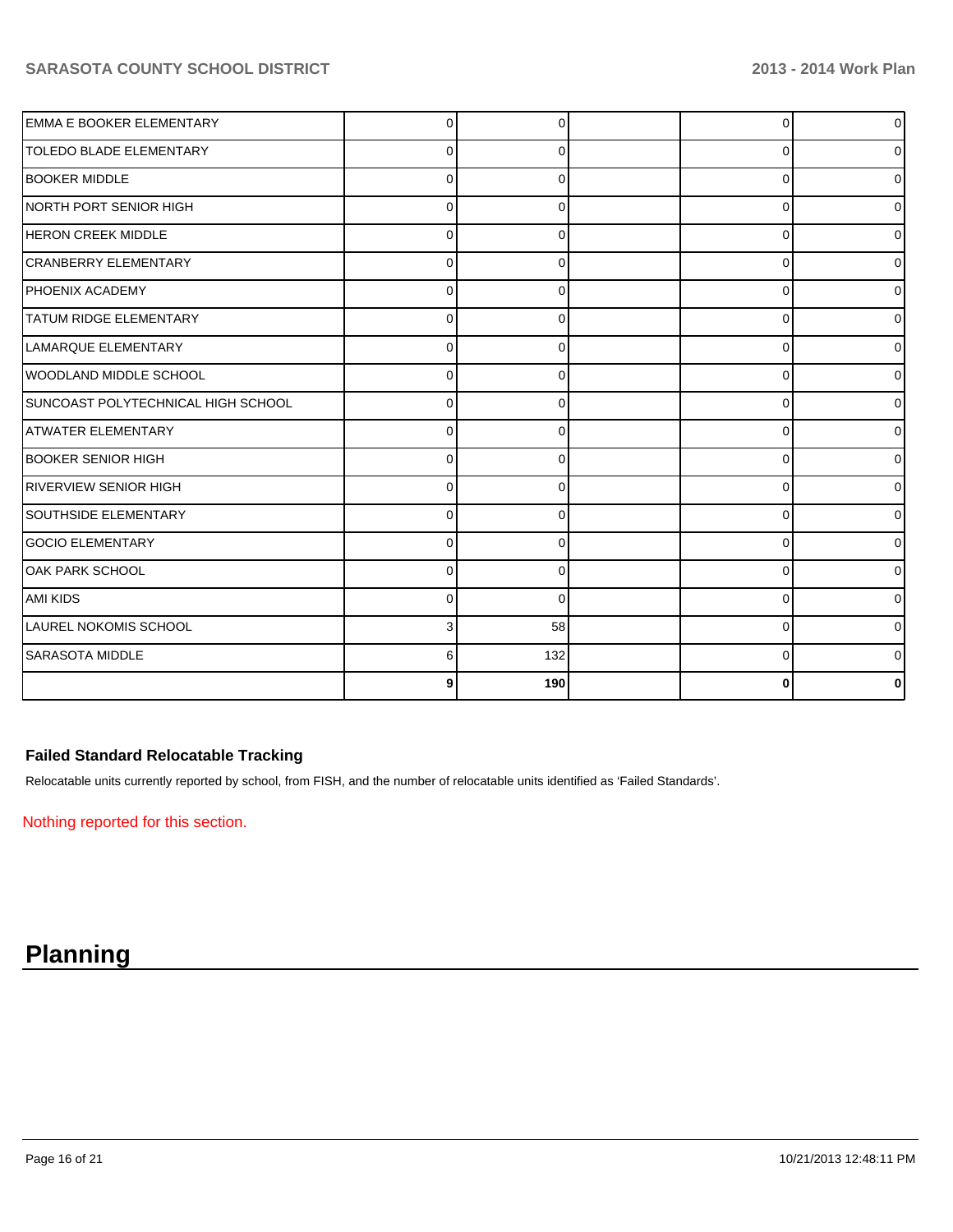#### **Class Size Reduction Planning**

**Plans approved by the school board that reduce the need for permanent student stations such as acceptable school capacity levels, redistricting, busing, year-round schools, charter schools, magnet schools, public-private partnerships, multitrack scheduling, grade level organization, block scheduling, or other alternatives.**

Sarasota County Public Schools are using these strategies: (a) considering any charter school applications for the 2013-14 SY; (b) conducting the yearly underand over-enrollment analyses to determine if redistricting or other measures are needed to better utilize space;(c) implementing the Archibus software system to better track classroom utilization; and (d) continuing our own district Virtual School.

#### **School Closure Planning**

**Plans for the closure of any school, including plans for disposition of the facility or usage of facility space, and anticipated revenues.**

The district has no plans to close any schools over the next five years.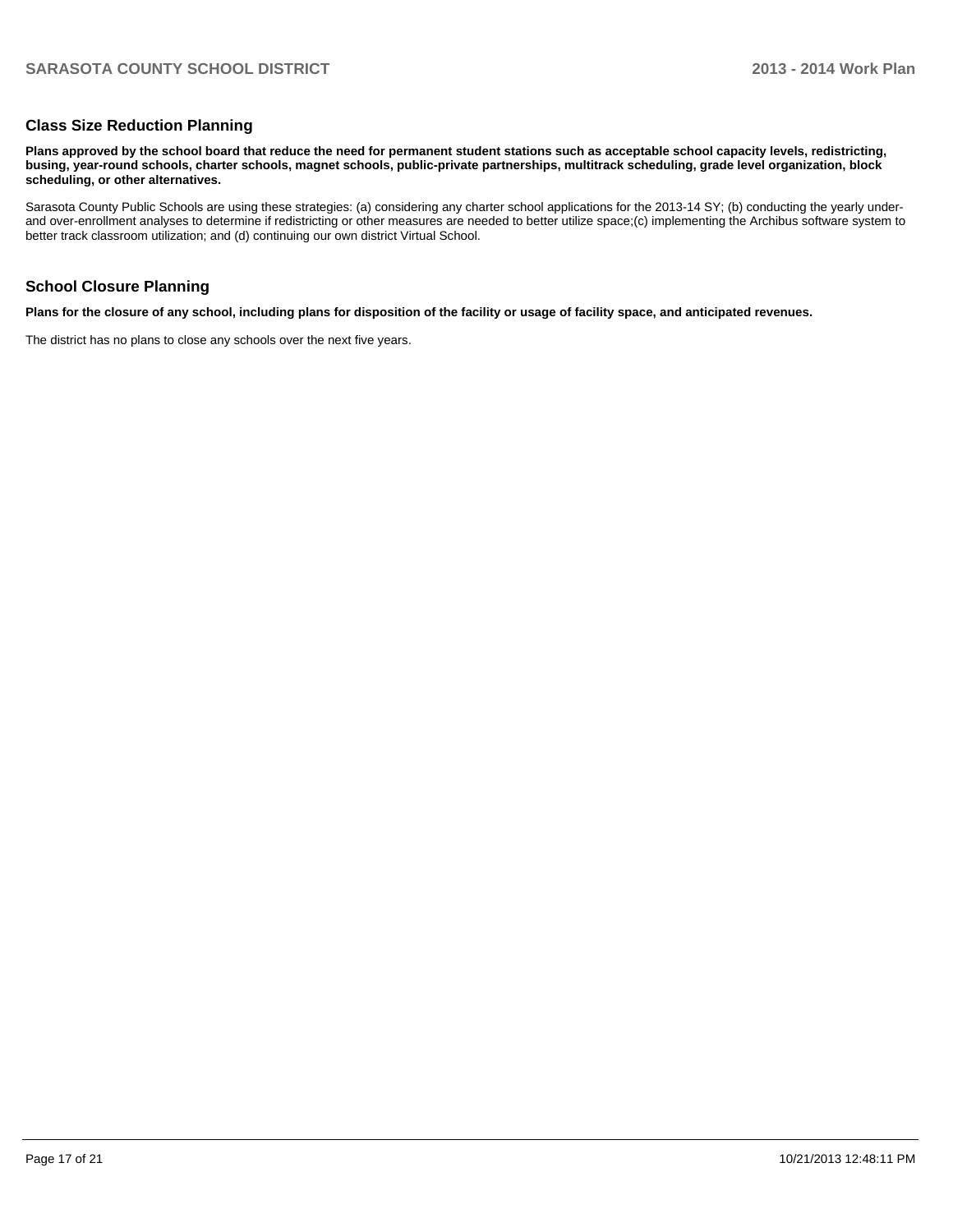# Five Year Survey - Ten Year Capacity **10/21/2013** SARASOTA COUNTY SCHOOL DISTRICT

**Schedule of capital outlay projects projected to ensure the availability of satisfactory student stations for the projected student enrollment in K - 12 programs for the future 5 years beyond the 5-year district facilities work program.**

| Project    | Location, Community, Quadrant or other general<br>location | <b>Projected Cost</b> |
|------------|------------------------------------------------------------|-----------------------|
| Elementary | North Port                                                 | \$21,000,000          |
|            |                                                            | \$21,000,000          |

Five Year Survey - Ten Year Infrastructure **10/21/2013** SARASOTA COUNTY SCHOOL DISTRICT

**Proposed Location of Planned New, Remodeled, or New Additions to Facilities in 6 thru 10 out years (Section 28).**

In North Port, add another elementary school.

**Plans for closure of any school, including plans for disposition of the facility or usage of facility space, and anticipated revenues in the 6 thru 10 out years (Section 29).**

Not Specified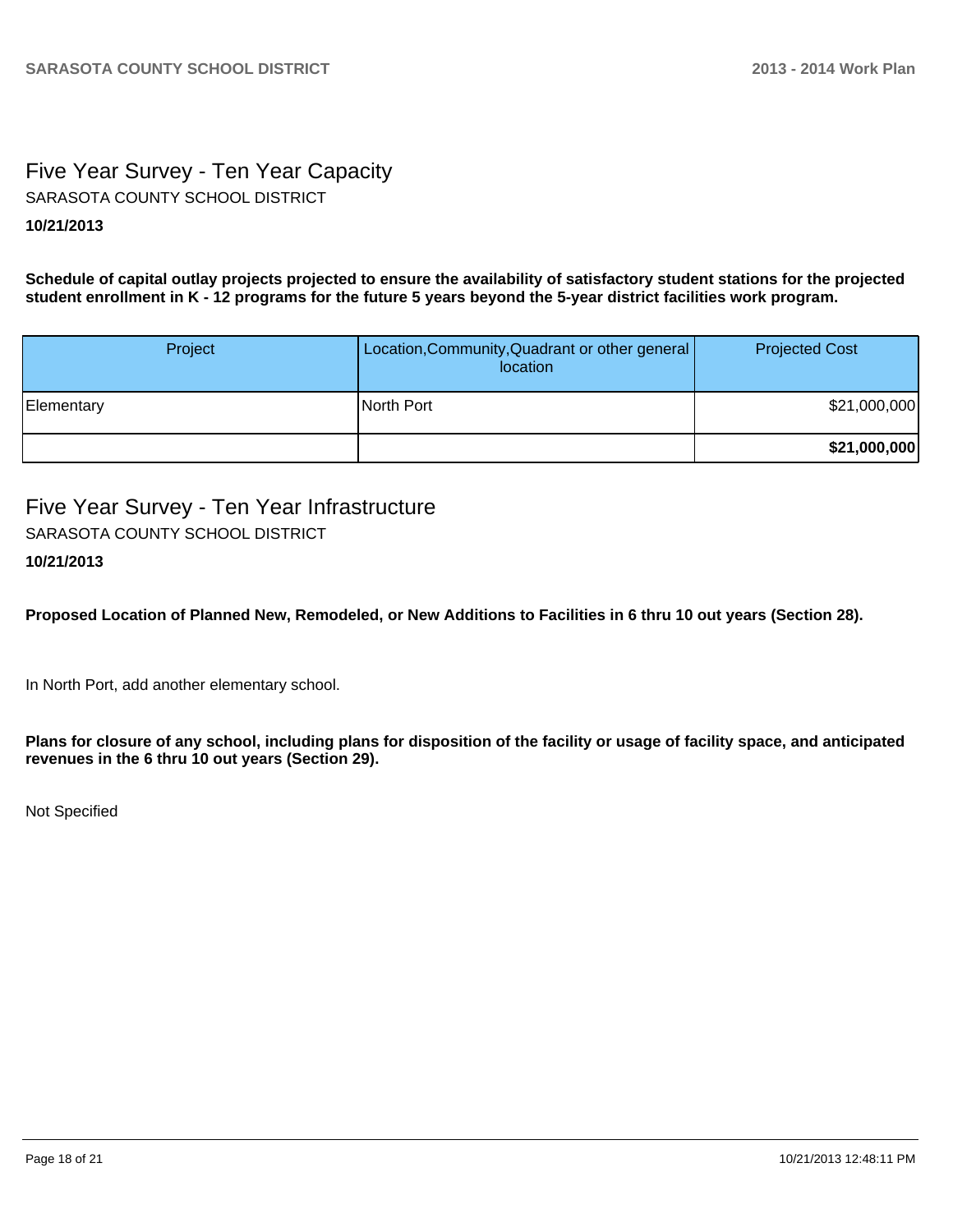# Five Year Survey - Ten Year Maintenance **10/21/2013** SARASOTA COUNTY SCHOOL DISTRICT

**District projects and locations regarding the projected need for major renovation, repair, and maintenance projects within the district in years 6 - 10 beyond the projects plans detailed in the five years covered by the work plan.**

| Project             | <b>Projected Cost</b> |
|---------------------|-----------------------|
| Routine Maintenance | \$82,173,329          |
|                     | \$82,173,329          |

# Five Year Survey - Ten Year Utilization SARASOTA COUNTY SCHOOL DISTRICT

### **10/21/2013**

**Schedule of planned capital outlay projects identifying the standard grade groupings, capacities, and planned utilization rates of future educational facilities of the district for both permanent and relocatable facilities.**

| <b>Grade Level</b><br>Projections       | <b>FISH Student</b><br><b>Stations</b> | <b>Actual FISH</b><br>Capacity | Actual<br><b>COFTE</b> | Actual<br><b>Utilization</b> | Actual new<br>Student<br>Capacity to be<br>added/remove | Projected<br><b>COFTE</b> | Projected<br>Utilization |
|-----------------------------------------|----------------------------------------|--------------------------------|------------------------|------------------------------|---------------------------------------------------------|---------------------------|--------------------------|
| Elementary -<br><b>IDistrict Totals</b> | 24,832                                 | 24,832                         | 15,811.95              | 63.68 %                      | $-600$                                                  | 14,562                    | 60.09 %                  |
| Middle - District<br>Totals             | 18,010                                 | 16,205                         | 10,232.59              | 63.14 %                      | $-400$                                                  | 8,775                     | 55.52 %                  |
| High - District<br>Totals               | 21,360                                 | 20,290                         | 9,872.84               | 48.66 %                      | $-1,000$                                                | 9,000                     | 46.66 %                  |
| Other - ESE, etc                        | 5,342                                  | 4,971                          | 1,014.88               | 20.42 %                      | $-220$                                                  | 1,125                     | 23.68 %                  |
|                                         | 69,544                                 | 66,298                         | 36,932.26              | 55.71 %                      | $-2,220$                                                | 33,462                    | 52.22 %                  |

**Combination schools are included with the middle schools for student stations, capacity, COFTE and utilization purposes because these facilities all have a 90% utilization factor. Use this space to explain or define the grade groupings for combination schools.**

Laurel Nokomis is a K-8 school. Pine View is a 2-12 school. Oak Park is a k-12 ESE center school. Oak Park South is a k-8 school. Phoenix Academy is a grade 8-10 school.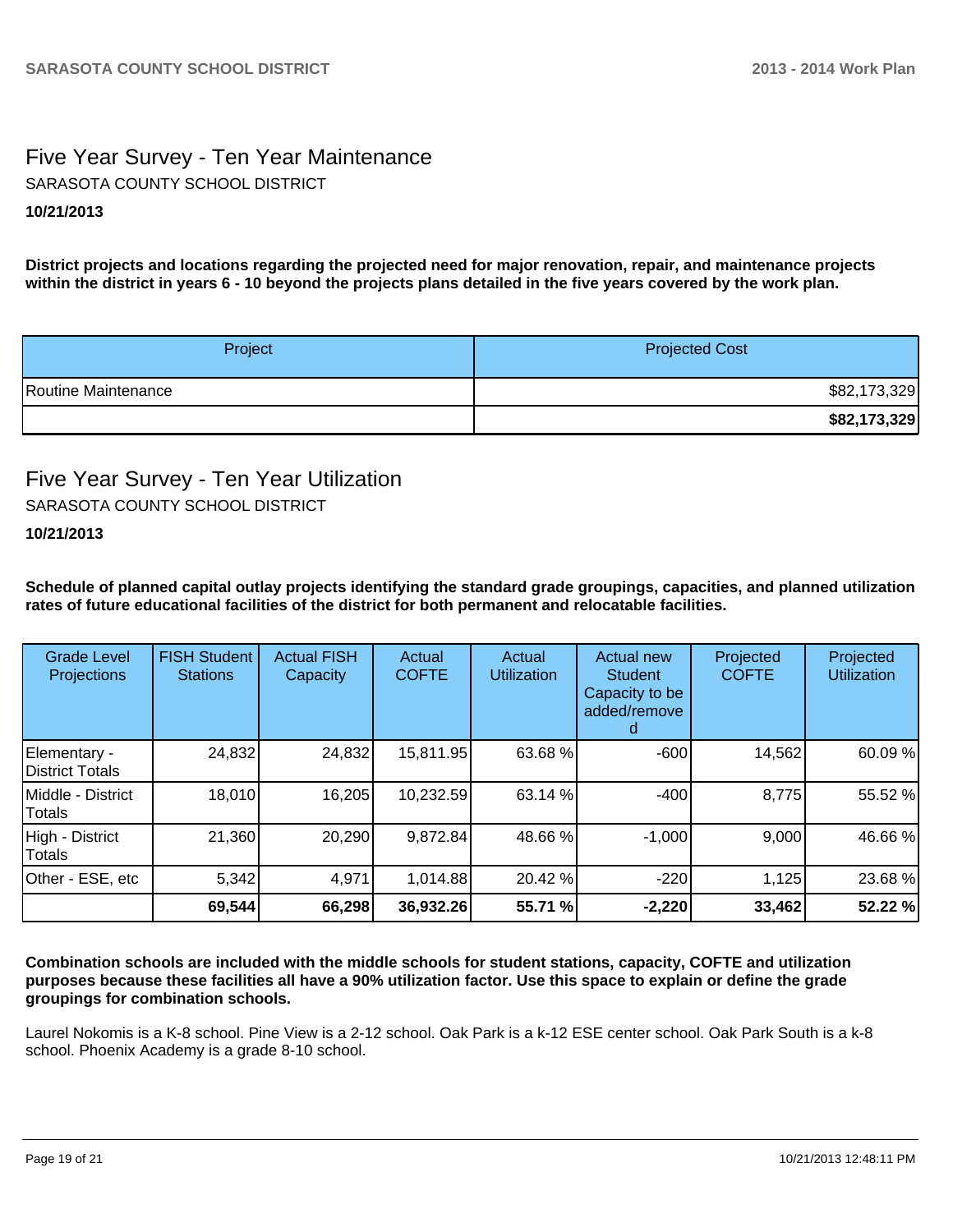# Five Year Survey - Twenty Year Capacity **10/21/2013** SARASOTA COUNTY SCHOOL DISTRICT

**Schedule of capital outlay projects projected to ensure the availability of satisfactory student stations for the projected student enrollment in K - 12 programs for the future 11 - 20 years beyond the 5-year district facilities work program.**

| Project     | Location, Community, Quadrant or other<br>general location | <b>Projected Cost</b> |
|-------------|------------------------------------------------------------|-----------------------|
| High School | North Port                                                 | \$120,000,000         |
|             |                                                            | \$120,000,000         |

# Five Year Survey - Twenty Year Infrastructure

SARASOTA COUNTY SCHOOL DISTRICT

### **10/21/2013**

**Proposed Location of Planned New, Remodeled, or New Additions to Facilities in the 11 through 20 out years (Section 28).**

The district will require one additional high school in North Port to accommodate students from infill development within that city.

**Plans for closure of any school, including plans for disposition of the facility or usage of facility space, and anticipated revenues in the 11 through 20 out years (Section 29).**

Not Specified